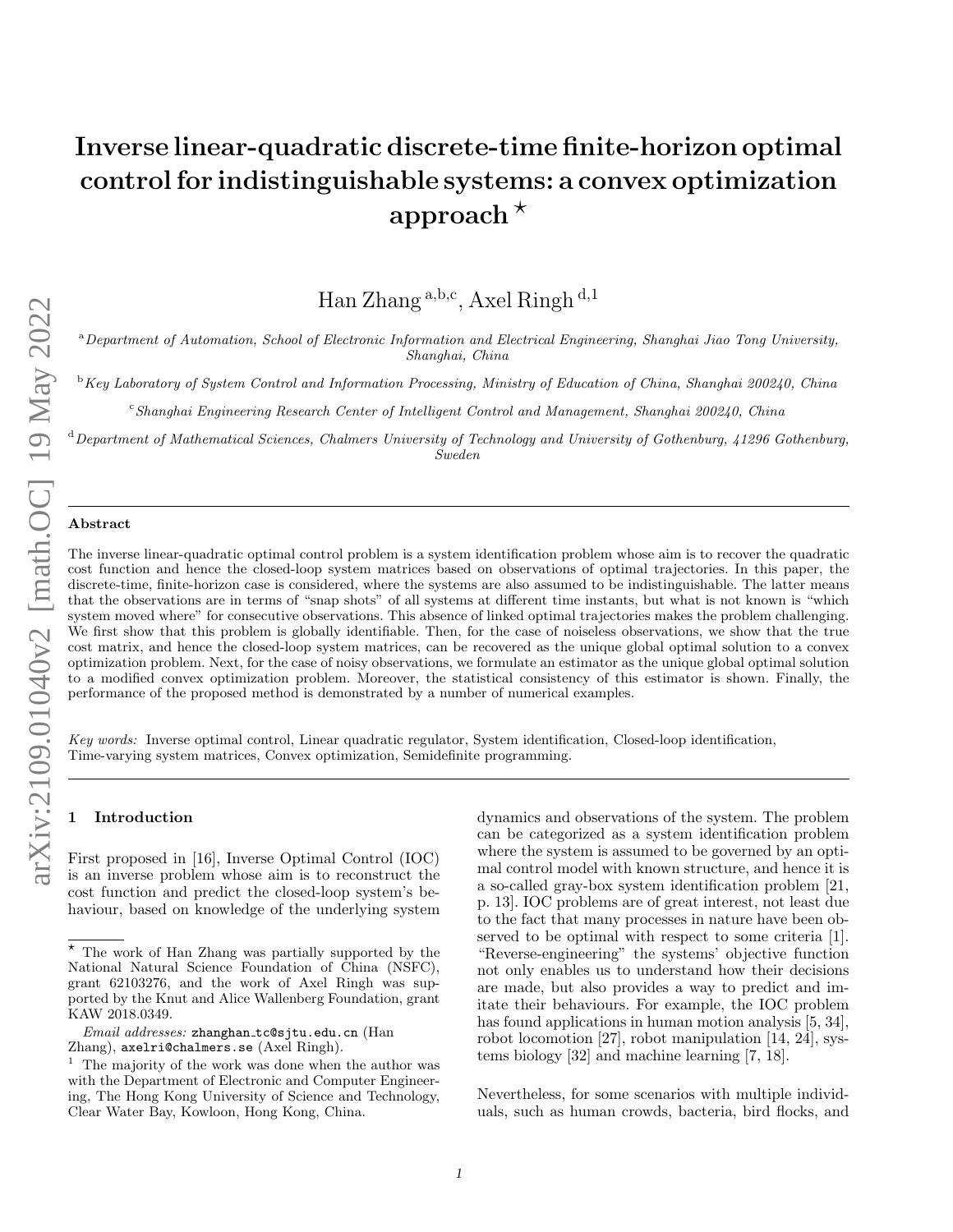schools of fish, the observation data is naturally collected by observing all the individuals simultaneously in discrete time, for instance via video cameras. Due to the similarity between the individuals and the fact that population is often huge, it is often too expensive or simply impossible to track each individual in the group. Under such conditions, the individuals can be assumed to be homogeneous and "indistinguishable". This "indistinguishablility" means that we can not tell "which individual system goes where" for consecutive observations. "Reverse-engineering" the objective function for such individual systems is challenging due to the fact that:

- (1) The control input measurement is usually not available. Moreover, the "indistinguishable" characteristics means that the individual systems' optimal trajectories are not available. Therefore, the existing IOC methods, such as [\[4,](#page-14-3) [14,](#page-15-4) [25,](#page-15-8) [35](#page-15-9)[–37\]](#page-15-10), that minimizes the difference between the observed and expected optimal trajectories, or minimizes the violation of optimality conditions, can not be applied.
- (2) The structural identifiability under such "indistinguishable" observations is not guaranteed. In particular, given observed data for optimal "indistinguishable" individual systems, there is a priori no guarantee that there aren't different objective functions or closed-loop systems that corresponds to it.
- (3) The observations are usually contaminated by noise due to limitations of experiments and measuring methods. The identification methods should be statistically consistent and robust to observation noise in order to provide an accurate estimate of the objective function or the closed-loop system.

On the other hand, the Linear-Quadratic (LQ) optimal control formulation is one of the most commonly used optimal control methods in practice. Due to its simplicity, it is often used to approximate complex control problems and optimal behaviours [\[8,](#page-14-4) [13,](#page-15-11) [31\]](#page-15-12). It is therefore not surprising that the inverse LQ optimal control problem (with distinguishable observations) has been studied in different settings and in various degrees of generality; see, e.g., [\[2,](#page-14-5) Sec. 5.6], [\[6,](#page-14-6) Sec. 10.5] for the continuous-time infinite-horizon case, [\[19,](#page-15-13) [20\]](#page-15-14) for the continuous-time finite-horizon case, [\[29\]](#page-15-15) for the discrete-time infinite-horizon case, and [\[17,](#page-15-16) [35–](#page-15-9)[37\]](#page-15-10) for the discrete-time finite-horizon case, respectively. Moreover, although the inverse LQ optimal control problem can be seen as a special case of the IOC problem for general nonlinear systems  $[9, 17, 25, 26, 28, 30]$  $[9, 17, 25, 26, 28, 30]$  $[9, 17, 25, 26, 28, 30]$  $[9, 17, 25, 26, 28, 30]$  $[9, 17, 25, 26, 28, 30]$  $[9, 17, 25, 26, 28, 30]$  $[9, 17, 25, 26, 28, 30]$  $[9, 17, 25, 26, 28, 30]$  $[9, 17, 25, 26, 28, 30]$  $[9, 17, 25, 26, 28, 30]$ , the special structure of the LQ formulation allows for precise answers to structural identifiability, and in the finite time horizon case for the identification of a linear timevarying system from a limited amount of data. Further, to the best of our knowledge, the IOC problem for "indistinguishable" systems has not been considered in existing literatures.

In this work, we consider the linear-quadratic discrete-

time finite-horizon IOC problem with indistinguishable observations. In particular, we assume that each system is governed by a discrete-time finite-horizon Linear Quadratic Regulator (LQR). Moreover, in this initial work on "indistinguishable" systems, we also assume that there is no interaction between the systems. This is a simplifying assumption which we intend to relax in the future. In the current work, we focus on studying how to tackle this "indistinguishability" issue in the observations. The goal is to develop an inverse LQ optimal control algorithm for an external observer that can be used to identify the "microscopic individual's" objective function using "macroscopic indistinguishable" observations. More precisely, the main contributions are:

- (i) We show that the corresponding model structure is strictly globally identifiable.
- (ii) In the case of exact measurements, we formulate a convex optimization problem and prove that the unique globally optimal solution is the quadratic cost term of interest.
- (iii) In the case of noisy observations, we formulate an estimator of the sought quadratic cost term as the unique globally optimal solution to a modified convex optimization problem. Moreover, we also show that this estimator is (asymptotically) statistically consistent. The latter means that the estimate converges to the true parameter value as the number of systems tends to infinity.

The article is organized as follows: in Section [2,](#page-2-0) we formulate the problem, specify the model structure, and show that the model structure is strictly globally identifiable. Section [3](#page-3-0) investigates the inverse problem in the absence of measurement noise, and we formulate a convex optimization problem whose unique global optimal solution coincides with the parameters of interest. In Section [4,](#page-7-0) we adapt the results of the previous section to the case when the observations have measurement noise. In particular, it is shown that the unique global optimal solution of the modified stochastic optimization problem is a statistically consistent estimator. Next, discussions regarding some general numerical difficulties with the discrete-time finite-horizon LQ IOC problem are included in Section [5,](#page-10-0) and in Section [6,](#page-12-0) we present the numerical results. Finally, the article is concluded in Section [7.](#page-14-7)

Notation: The following notation is utilized throughout the article:  $\mathbb{S}^n$  denotes the set of  $n \times n$  symmetric matrices, and  $\mathbb{S}^n_+$  denotes the set of symmetric  $n \times n$  matrices that are positive semidefinite. For symmetric matrices,  $G_1 \succeq G_2$  denotes the Loewner partial order of  $G_1$  and  $G_2$ , namely,  $G_1 - G_2 \in \mathbb{S}^n_+$ . Moreover,  $G_1 \succ G_2$  denotes that  $G_1 - G_2$  is strictly positive definite; see, e.g., [\[11,](#page-15-21) Sec. 7.7].  $\|\cdot\|_F$  denotes the Frobenius norm, and 1 denotes an all-one vector with appropriate length. Furthermore, we use *italic bold font* to denote stochastic elements. Finally, we denote  $\prod_{k=1}^{m} A_k = A_m A_{m-1} \dots A_1$ .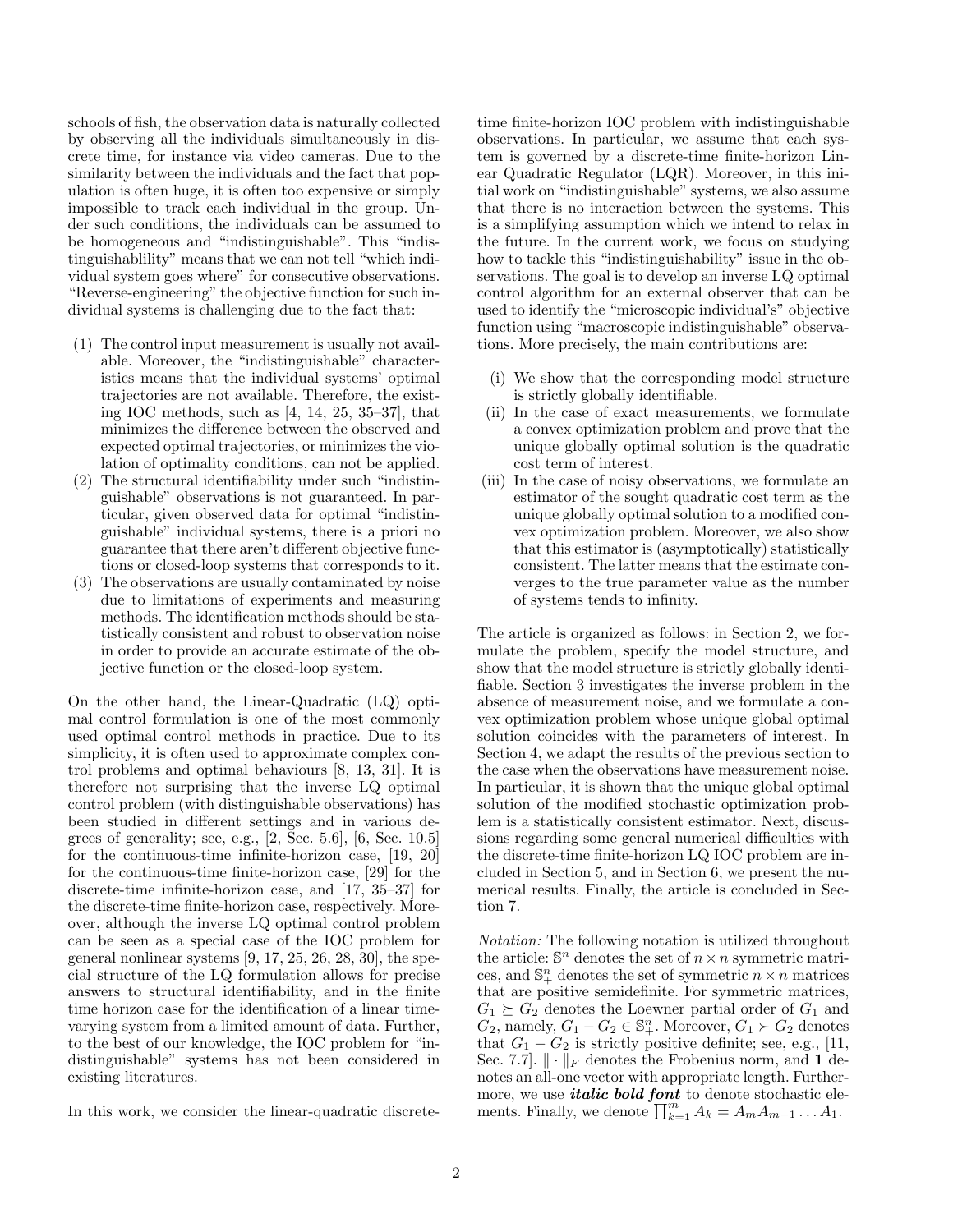## <span id="page-2-0"></span>2 Problem formulation, model structure, and identifiability

<span id="page-2-1"></span>Suppose that each observed system  $i$   $(i = 1, \ldots, M)$ is governed by the following discrete-time finite-horizon LQR:

$$
\min_{x_{1:N}^i, u_{1:N-1}^i} x_N^{i} \bar{S} x_N^i + \sum_{t=1}^{N-1} \left( x_t^{i} \bar{Q} x_t^i + u_t^{i} \bar{R} u_t^i \right) \tag{1a}
$$

 $\mathbf S$ .

t. 
$$
x_{t+1}^i = Ax_t^i + Bu_t^i
$$
,  $t = 1, ..., N - 1$ , (1b)  
 $x_1^i = \bar{x}^i$ . (1c)

The systems are assumed to be homogeneous, namely, they have the same dynamics as well as the same objective functions. For the sake of simplicity, as stated in the Introduction, in this work we assume there is no interactions between the systems. We intend to relax this assumption in future work. We will also assume that  $S = Q$  and  $R = I$  throughout this paper. It is further assumed that  $A$  is invertible, that  $B$  has full column rank, and that  $(A, B)$  is controllable. The rationality of making the assumption that  $A$  is invertible lies in the fact that discrete-time systems are often obtained by sampling of a continuous-time systems. More precisely, if  $\hat{A}$ is the system matrix of the continuous-time system and  $\Delta t > 0$  is the sample period, then the system matrix  $A = \exp(\hat{A}\Delta t)$  of the sampled discrete-time systems is always invertible [\[37\]](#page-15-10).

The optimal control input sequence  $\bar{u}_{1:N-1}^i$  of  $(1)$  is given by  $\bar{u}_t^i = \bar{K}_t x_t^i$ ,  $t = 1, \ldots, N-1$ , where

$$
\bar{K}_t = -(B^T \bar{P}_{t+1} B + I)^{-1} B^T \bar{P}_{t+1} A,
$$

and  $\bar{P}_{2:N}$  is the solution to the following discrete-time Riccati Equation (DRE):

$$
\bar{P}_t = A^T \bar{P}_{t+1} A + \bar{Q} - A^T \bar{P}_{t+1} B (B^T \bar{P}_{t+1} B + I)^{-1} B^T \bar{P}_{t+1} A,
$$
  
\n
$$
t = 2 : N - 1
$$
  
\n
$$
\bar{P}_N = \bar{Q}.
$$
\n(2)

For the problem of LQ IOC for indistinguishable systems, which is considered in this paper, the goal is to recover the matrix  $\overline{Q}$  in the objective function given the knowledge of (possibly noisy) state observations. However, note that since the systems are indistinguishable, this means that the observations at different time instants are unpaired. More precisely, let  $X_t := [x_t^1, \ldots, x_t^M]$  be the state of M systems following the dynamics in [\(1\)](#page-2-1), then the observations are modelled as

$$
\left\{Y_t^{\phi}\right\}_{t=1}^N = \left\{\left[x_t^{\phi_t(1)}, \dots, x_t^{\phi_t(M)}\right]\right\}_{t=1}^N,
$$

where  $\phi_t : \{1, ..., M\} \mapsto \{1, ..., M\}, t = 1, ..., N$ , are unknown permutations (the superscript  $\phi$  in  $Y_t^{\phi}$  is used to emphasizes the fact that the observations are shuffled). Nevertheless,  $\phi_1(\cdot)$  can, without loss of generality, be assumed to be the identity mapping since the ordering of the initial states does not matter. Therefore we will henceforth restrict our attention to the set  $\{\phi_t\}_{t=2}^N$ .

<span id="page-2-6"></span><span id="page-2-4"></span><span id="page-2-2"></span>Problem 1 (IOC for indistinguishable LQ systems) Given the unpaired state observations  $\{Y_t^{\phi}\}_{t=1}^N$  of M systems that are governed by [\(1\)](#page-2-1), recover the corresponding parameter  $\overline{Q}$  in the objective function.

<span id="page-2-5"></span>Before we continue, we would like to first discuss the identifiability of such problem. According to the definition of identifiability in [\[21,](#page-15-1) Def. 4.5, 4.6], the identifiability is a property of the model structure M itself and have nothing to do with any concrete data, where the model structure  $M$  is a parameterized collection of models that describes the relations between the input and the output signal of the system [\[22\]](#page-15-22). Hence, as a pre-step, we need to first define the underlying model structure M of Problem [1.](#page-2-2)

In Problem [1,](#page-2-2) we see the initial values of the trajectories as the "input signal", and  $\{Y_t^{\phi}\}_{t=2}^N$  as the "output signal". Note that any permutation  $\phi_t(\cdot)$  can be uniquely represented by a permutation matrix  $\mathscr{P}_t \in \mathcal{P}$ , where

$$
\mathcal{P}:=\{\mathscr{P}\in\{0,1\}^{M\times M} \mid \mathscr{P} \mathbf{1}=\mathbf{1},\ \mathscr{P}^T\mathbf{1}=\mathbf{1}\},\
$$

i.e., the set of 0-1-matrices with exactly one element that is one in each row and in each column. Post-multiplying any matrix with such a permutation matrix results in a matrix with permuted columns. Therefore,  $Y_t^{\phi}$  can be represented as

$$
Y_t^{\phi} = X_t \mathscr{P}_t, \quad t = 2, \cdots, N,
$$

<span id="page-2-3"></span>and hence, for the system output it holds that

<span id="page-2-7"></span>
$$
Y_t^{\phi} = \left(\prod_{k=1}^{t-1} A_{cl}(k; Q) X_1\right) \mathcal{P}_t.
$$
 (3)

where  $A_{cl}(k; Q)$  is the closed-loop system matrix at time instant k that is generated by LQR  $(1)$  using the cost matrix Q. By using the property of the vectorization operator [\[10,](#page-15-23) Lem. 4.3.1], vectorizing the above equation we have that

$$
\text{vec}(Y_t^{\phi}) = \left[\mathscr{P}_t^T \otimes \prod_{k=1}^{t-1} A_{cl}(k; Q)\right] \text{vec}(X_1).
$$

Thus, we have the following definition of the model struc-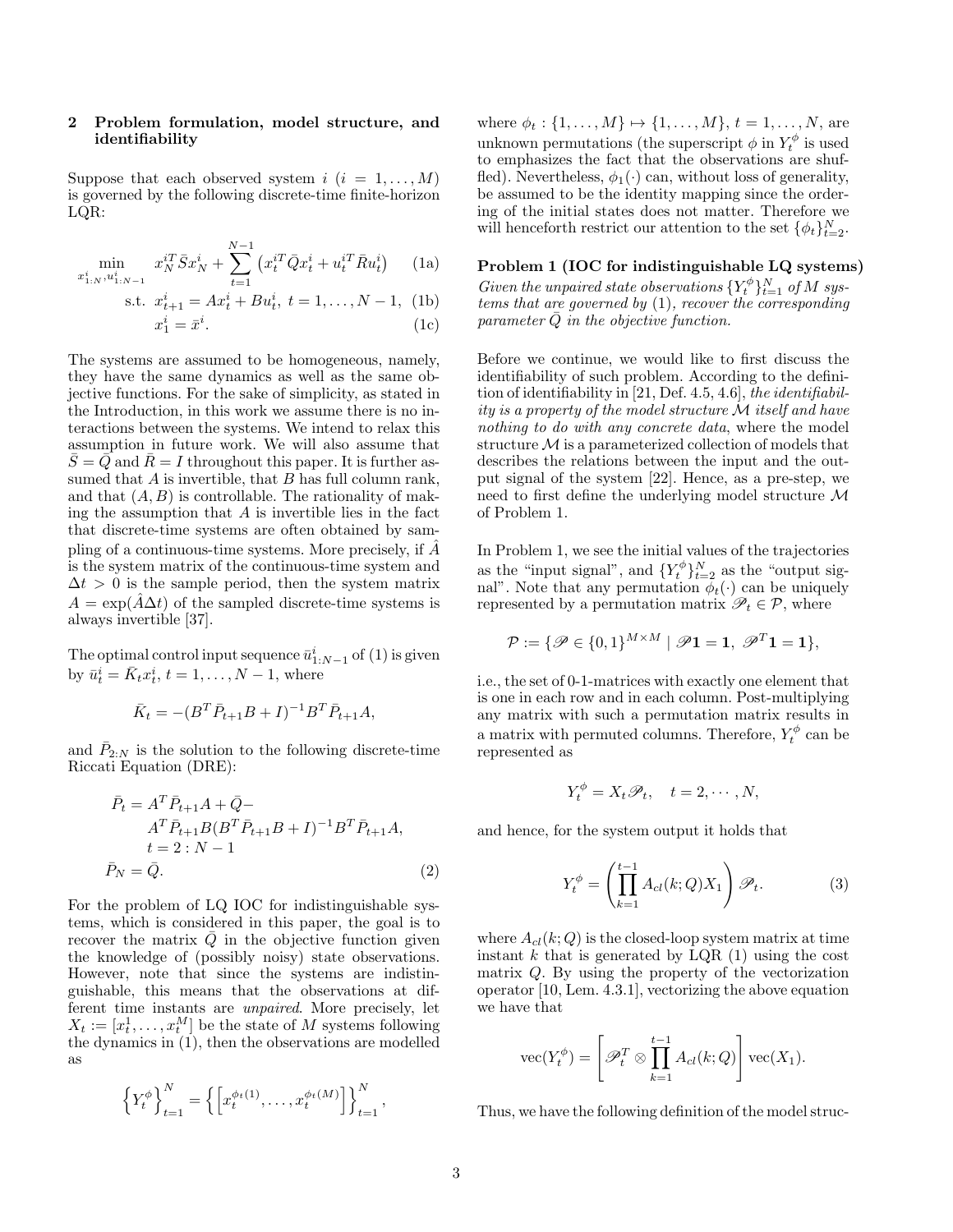ture M for Problem [1:](#page-2-2)

$$
\mathcal{M}(Q, \{\mathscr{P}_t\}_{t=2}^N) := \{\mathcal{M}_t(Q, \mathscr{P}_t)\}_{t=2}^N
$$

$$
= \{\mathscr{P}_t^T \otimes \prod_{k=1}^{t-1} A_{cl}(k; Q)\}_{t=2}^N.
$$

Next, we adopt the definition of identifiability in [\[21,](#page-15-1) Def. 4.6, 4.7]. More precisely in our case:

Definition 2.1 (Identifiability)  $M$  is globally identifiable at  $(Q', \{\mathscr{P}_t'\}_{t=2}^N) \in \mathbb{S}^n_+ \times \mathscr{P}_t^{N-1}$  if it holds that

$$
\mathcal{M}(Q, \{\mathscr{P}_t\}_{t=2}^N) = \mathcal{M}(Q', \{\mathscr{P}_t'\}_{t=2}^N), \ Q \in \mathbb{S}_+^n, \mathscr{P}_t \in \mathcal{P}
$$
  
\n
$$
\implies Q = Q', \mathscr{P}_t = \mathscr{P}_t', \ \forall \, t = 2, \dots, N.
$$

M is strictly globally identifiable if it is globally identifiable at all  $Q' \in \mathbb{S}^n_+, \mathscr{P}'_t \in \mathcal{P}$ .

<span id="page-3-3"></span>**Proposition 2.1** If  $N \geq n+1$ , then the model structure  $\mathcal{M}(\bar{Q}, \{\mathscr{P}_t\}_{t=2}^N)$  is strictly globally identifiable.

**PROOF.** Let  $(Q', {\{\mathscr{P}_t'\}}_{t=2}^N) \in \mathbb{S}^n_+ \times \mathcal{P}^{N-1}$ , and assume that  $\mathcal{M}(Q, \{\mathscr{P}_t\}_{t=2}^N) = \mathcal{M}(Q', \{\mathscr{P}_t'\}_{t=2}^N)$  for some  $(Q, {\{\mathscr{P}_t\}}_{t=2}^N) \in \mathbb{S}^n_+ \times \mathcal{P}^{N-1}$ . Therefore,  $\mathcal{M}_t(Q, \mathscr{P}_t)$  $\mathcal{M}_t(Q', \mathcal{P}'_t)$  for  $t = 2, ..., N$ . On the other hand, recall that any permutation matrix  $\mathscr{P}_t$  is a 0-1 matrix with exactly one element that is one in each row and column. This means that for all t,  $\mathcal{M}_t(Q, \mathscr{P}_t)$  is composed of all-zero and  $\prod_{k=1}^{t-1} A_{cl}(k;Q)$  sub-matrix blocks. Together with the fact that  $\mathcal{M}_t(Q, \mathscr{P}_t) = \mathcal{M}_t(Q', \mathscr{P}'_t)$  for  $t =$ 2, ..., N, it implies that  $\mathscr{P}_t = \mathscr{P}'_t$  and  $\prod_{k=1}^{t-1} A_{cl}(k; Q) =$  $\prod_{k=1}^{t-1} A_{cl}(k; Q')$  holds for  $t = 2, \ldots, N$ . Hence, by induc- $\overline{\text{tion }A}_{cl}(t;Q) = A_{cl}(t;Q')$  holds for all  $t = 1, \ldots, N-1$ . Now, if  $N \geq n+1$ , this implies that  $Q = Q'$  [\[37,](#page-15-10) Theorem. 2.1]. This gives the global identifiability of  $\mathcal{M}(Q', \{\mathscr{P}_t'\})$ . Finally, since  $(Q', \{\mathscr{P}_t'\}_{t=2}^N)$  was arbitrarily chosen from  $\mathbb{S}^n_+ \times \mathcal{P}^{N-1}$ ,  $\mathcal{M}(Q', \{\mathscr{P}_t'\}_{t=2}^N)$  is strictly globally identifiable.

As a final note in this section, we observe that by identifying  $\bar{Q}$  we implicitly also identify  $\{\mathscr{P}_t\}_{t=2}^N$ . More precisely, if  $\overline{Q}$  is identified, then by solving the forward problem [\(1\)](#page-2-1), the estimates of each system's trajectory can be easily obtained; pairing these estimates with the data gives the permutations. Moreover, as will be shown next, it turns out that  $\overline{Q}$  can be identified without explicitly identifying the permutations.

## <span id="page-3-0"></span>3 IOC for indistinguishable systems in the noiseless case

After justifying the identifiability of the problem, we now investigate the IOC problem for indistinguishable systems in the noiseless case, namely, it is assumed that  $y_t^i = x_t^{\phi_t(i)}$ ,  $\forall t$  and *i*. More precisely, we construct the IOC algorithm for indistinguishable observations as a convex optimization problem. However, before presenting the optimization problem, let us first sketch the main idea behind it. To this end, we first note that the optimal solution to the forward problem [\(1\)](#page-2-1) is characterized by the DRE [\(2\)](#page-2-3). However, this is a nonlinear equation in  $\overline{P}_t$ , and in order to tackle to problem we first relax it to a nonlinear inequality, namely

$$
\bar{P}_t \preceq A^T \bar{P}_{t+1} A + \bar{Q} - A^T \bar{P}_{t+1} B (B^T \bar{P}_{t+1} B + I)^{-1} B^T \bar{P}_{t+1} A, \nt = 2 : N - 1 \bar{P}_N = \bar{Q}.
$$

In particular, this relaxation means that for any system trajectory  $\{x_t^i\}_{t=1}^N$ , we have that for  $t = 1, \ldots, N-1$ 

$$
0 \leq x_t^{iT} \left( A^T \bar{P}_{t+1} A + \bar{Q} - A^T \bar{P}_{t+1} B (B^T \bar{P}_{t+1} B + I)^{-1} B^T \bar{P}_{t+1} A - \bar{P}_t \right) x_t^i.
$$

Summing the above inequality, both for  $t = 1, \ldots, N - 1$ and  $i = 1, \ldots, M$ , taking traces on both sides, and using that the trace operator is invariant under cyclic permutation of the elements, we get the inequality

$$
0 \leq \sum_{t=1}^{N-1} \text{tr}\left[ \left( A^T \bar{P}_{t+1} A + \bar{Q} - A^T \bar{P}_{t+1} B (B^T \bar{P}_{t+1} B + I)^{-1} B^T \bar{P}_{t+1} A - \bar{P}_t \right) X_t X_t^T \right].
$$

In fact, for trajectories that are optimal to [\(1\)](#page-2-1), the above inequality is an equality. Therefore, to make the relaxation as tight as possible, we are interested in making the right hand side of the above inequality as small as possible. Finally, also note that

<span id="page-3-1"></span>
$$
Y_t^{\phi} Y_t^{\phi T} = \sum_{i=1}^{M} x_t^{\phi_t(i)} x_t^{\phi_t(i)T} = \sum_{i=1}^{M} x_t^i x_t^{i} = X_t X_t^T, \tag{4}
$$

where the second equality follows since the order of the elements in the sum does not matter. This means that  $X_t X_t^T$  can be computed from the observed, indistinguishable data.

To elaborate on the above idea, we first define the objective function as

<span id="page-3-2"></span>
$$
H(Q, \{P_t\}) := -\operatorname{tr}(P_1 Y_1^{\phi} Y_1^{\phi T}) + \operatorname{tr}(P_N Y_N^{\phi} Y_N^{\phi T}) + \sum_{t=1}^{N-1} \operatorname{tr}(Q Y_t^{\phi} Y_t^{\phi T})
$$
(5)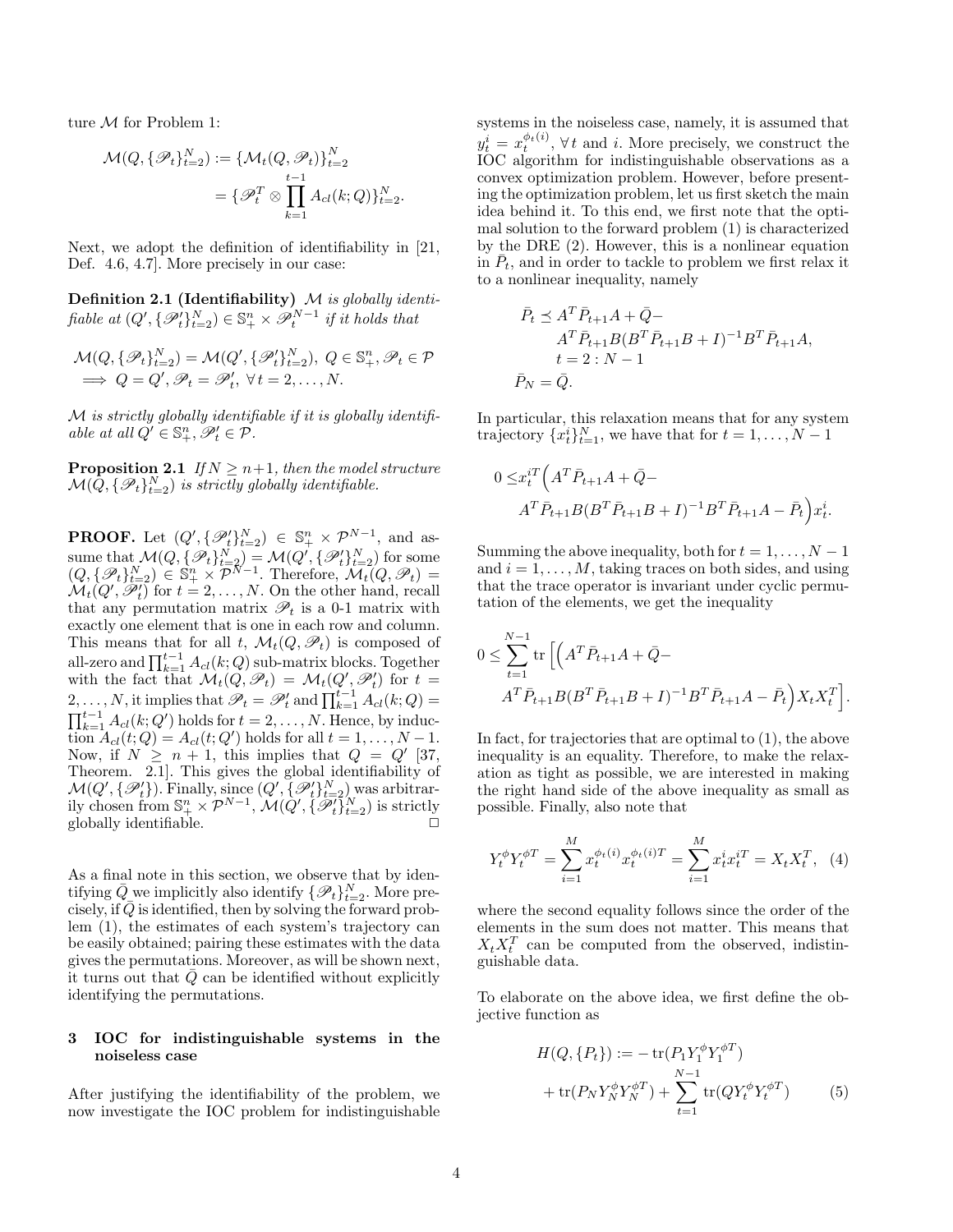<span id="page-4-0"></span>and construct the following optimization problem to reconstruct Q:

$$
\begin{array}{ll}\n\text{minimize} & H(Q, \{P_t\}) & \text{(6a)} \\
\frac{Q \in \mathbb{S}_+^n}{\{P_t \in \mathbb{S}_+^n\}} & \text{(6b)} \\
\text{subject to} & \begin{bmatrix} B^T P_{t+1} B + I & B^T P_{t+1} A \\ A^T P_{t+1} B & A^T P_{t+1} A + Q - P_t \end{bmatrix} \succeq 0, \\
& t = 1, \dots, N - 1, \tag{6b}\n\end{array}
$$

$$
t = 1, \dots, N - 1,
$$
\n
$$
P_N = Q.
$$
\n(6c)

This is a semidefinite programming problem, and hence a convex optimization problem, that can be solved using standard numerical solvers, e.g., [\[23\]](#page-15-24). Before we show that solving this optimization problem actually gives the correct estimate  $Q$  as unique optimal solution, we first present three lemmas that are useful for future analysis.

<span id="page-4-8"></span>Lemma 3.1 (Persistent excitation)  $\mathit{If} \, Y_1^\phi Y_1^{\phi T} \succ 0,$ then it holds that  $Y_t^{\phi} Y_t^{\phi T} \succ 0, \forall t = 2, ..., N$ .

**PROOF.** By using the property  $x_{t+1}^i = A_{cl}(t; \bar{Q})x_t^i$ , as well as [\(4\)](#page-3-1), it follows that

$$
Y_{t+1}^{\phi} Y_{t+1}^{\phi T} = \sum_{i=1}^{M} x_{t+1}^{i} x_{t+1}^{i T}
$$
  
=  $A_{cl}(t; \bar{Q}) \left( \sum_{i=1}^{M} x_{t}^{i} x_{t}^{i T} \right) A_{cl}^{T}(t; \bar{Q}).$ 

Since for all  $Q \in \mathbb{S}_{+}^{n}$ ,  $A_{cl}(t; Q)$  is invertible for all  $t =$  $1, \ldots, N-1$  [\[37\]](#page-15-10), and since positive definiteness is invariant under congruence [\[11,](#page-15-21) Obs. 7.1.8], by induction the statement follows.  $\Box$ 

Remark 3.1 The "persistent excitation" condition  $Y_1^{\phi} Y_1^{\phi T} \succ 0$  is equivalent to that there are n linearly in $dependent\ initial\ values\ x_1^i\ amongst\ all\ M\ initial\ values.$ 

<span id="page-4-1"></span>**Lemma 3.2** For any feasible solution  $(Q, \{P_t\}_{t=1}^N)$  to  $(6)$ , it holds that

$$
H(Q, \{P_t\}) + \sum_{i=1}^{M} \sum_{t=1}^{N-1} \|\bar{u}_t^i\|^2 \ge 0,
$$

where  ${\{\bar{u}_t^i\}}_{t=1}^{N-1}$  is the optimal control input sequence in [\(1\)](#page-2-1) that corresponds to the "true" matrix  $\overline{Q}$  and the trajectory  $\{x_t^i\}_{t=1}^N$ .

In particular, note that  $\{\bar{u}_t^i\}_{t=1}^{N-1}$  in Lemma [3.2](#page-4-1) has nothing to do with the decision variable  $(Q, \{P_t\})$  of the optimization problem. Therefore, the lemma effectively shows that the objective function  $H$  is bounded from below on the feasible set in [\(6\)](#page-4-0).

**PROOF.** Since  ${P_t}_{t=1}^N$ , Q is feasible, it is clear that  $P_t \in \mathbb{S}_+^n$ ,  $\forall t = 1, ..., N$  and hence  $B^T P_{t+1} B + I \succ$  $0, \forall t = 1, \ldots, N - 1$ . Moreover, since [\(6b\)](#page-4-2) holds, by positive semidefiniteness of the Schur complement [\[11,](#page-15-21) p. 495] it holds that

<span id="page-4-7"></span><span id="page-4-6"></span><span id="page-4-2"></span>
$$
A^T P_{t+1} A - P_t + Q - A^T P_{t+1} B (B^T P_{t+1} B + I)^{-1}
$$
  
 
$$
\times B^T P_{t+1} A \succeq 0.
$$
 (7)

Introducing  $K_t := -(B^T P_{t+1} B + I)^{-1} B^T P_{t+1} A$ , we can re-write the above matrix inequalities as

$$
(A + BK_t)^T P_{t+1}(A + BK_t) - P_t + Q + K_t^T K_t \succeq 0, \nt = 1, ..., N - 1.
$$

Rearranging the terms, we have

<span id="page-4-4"></span>
$$
A^T P_{t+1} A - P_t + Q \succeq -K_t^T B^T P_{t+1} A - A^T P_{t+1} B K_t - K_t^T (B^T P_{t+1} B + I) K_t.
$$
 (8)

On the other hand, for the  $i$ <sup>th</sup> trajectory, consider the following term

<span id="page-4-3"></span>
$$
J_t^i = x_{t+1}^{i} P_{t+1} x_{t+1}^i - x_t^{i} P_t x_t^i + x_t^{i} Q x_t^i + ||\bar{u}_t^i||^2, \tag{9}
$$

where  $\bar{u}_t^i$  is the control input that corresponds to  $\bar{Q}$  and the trajectory  $\{x_t^i\}_{t=1}^N$  in the forward problem [\(1\)](#page-2-1). Using the fact that  $x_{t+1}^i = (A + B\overline{K}_t)x_t^i$  and  $\overline{u}_t^i = \overline{K}_t x_t^i$ , it holds for [\(9\)](#page-4-3) that

$$
J_t^i = \underbrace{ x_t^{iT} \underbrace{ [(A + B\bar{K}_t)^T P_{t+1}(A + B\bar{K}_t) - P_t + Q + \bar{K}_t^T \bar{K}_t ]}_{=: \mathcal{H}_t} x_t^i.
$$

Expanding the terms of  $\mathcal{H}_t$ , we have

$$
\mathcal{H}_t = A^T P_{t+1} A - P_t + Q +
$$
  

$$
\bar{K}_t^T B^T P_{t+1} A + A^T P_{t+1} B \bar{K}_t + \bar{K}_t^T (B^T P_{t+1} B + I) \bar{K}_t,
$$

and using the matrix inequality [\(8\)](#page-4-4) we get that

<span id="page-4-5"></span>
$$
\mathcal{H}_t \succeq (10) - K_t^T B^T P_{t+1} A - A^T P_{t+1} B K_t - K_t^T (B^T P_{t+1} B + I) K_t + \bar{K}_t^T B^T P_{t+1} A + A^T P_{t+1} B \bar{K}_t + \bar{K}^T (B^T P_{t+1} B + I) \bar{K}_t.
$$

Recalling that  $K_t = -(B^T P_{t+1} B + I)^{-1} B^T P_{t+1} A$  and using the fact that

$$
\begin{aligned} \bar{K}_t^T B^T P_{t+1} A \\ &= \bar{K}_t^T (B^T P_{t+1} B + I) (B^T P_{t+1} B + I)^{-1} B^T P_{t+1} A \\ &= -\bar{K}_t^T (B^T P_{t+1} B + I) K_t, \end{aligned}
$$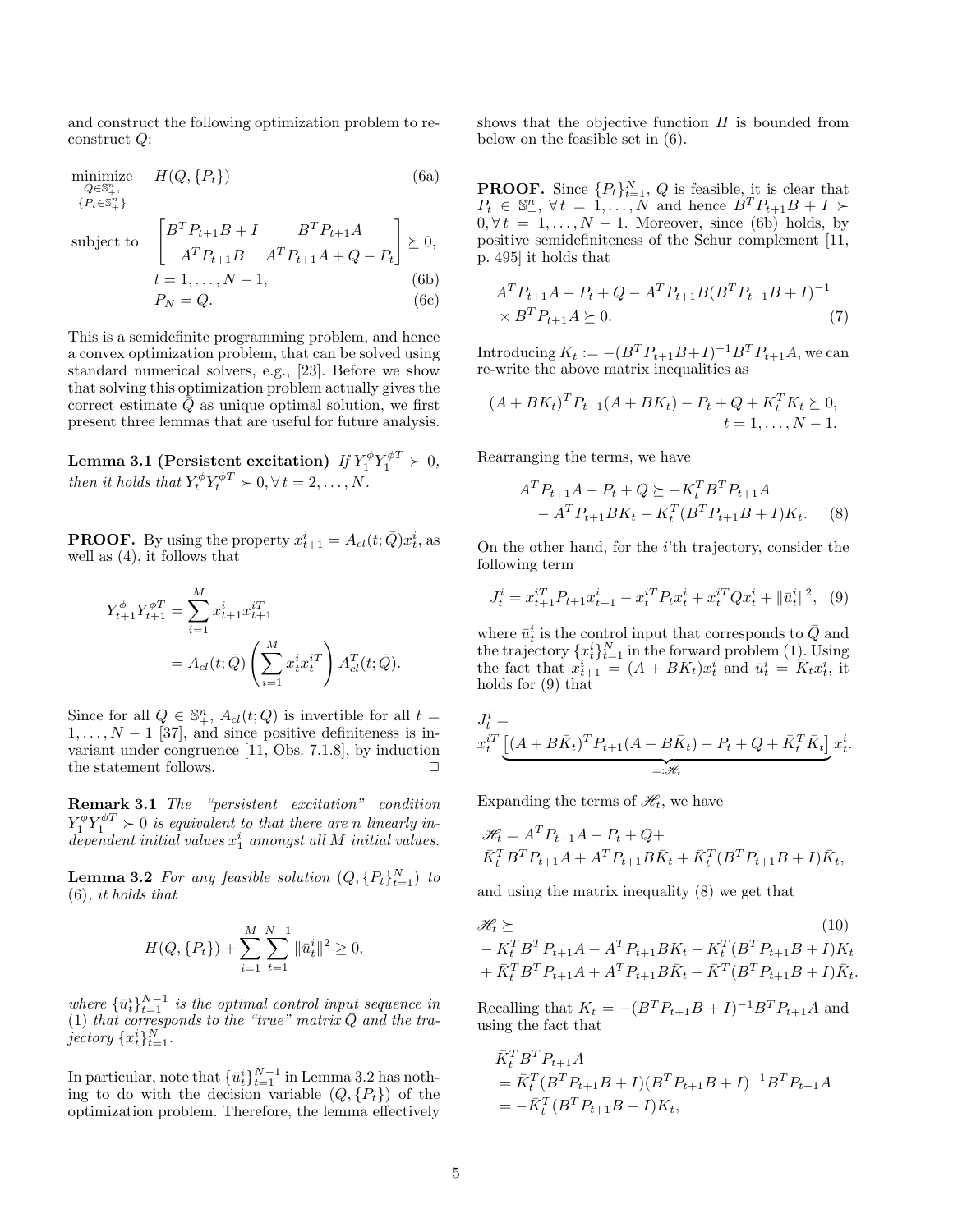and that

$$
K_t^T B^T P_{t+1} A
$$
  
=  $K_t^T (B^T P_{t+1} B + I) (B^T P_{t+1} B + I)^{-1} B^T P_{t+1} A$   
=  $-K_t^T (B^T P_{t+1} B + I) K_t$ ,

the matrix inequality [\(10\)](#page-4-5) can be further rewritten as

$$
\mathcal{H}_t \succeq 2K_t^T (B^T P_{t+1} B + I) K_t - K_t^T (B^T P_{t+1} B + I) K_t \n- \bar{K}_t^T (B^T P_{t+1} B + I) K_t - K_t^T (B^T P_{t+1} B + I) \bar{K}_t \n+ \bar{K}_t^T (B^T P_{t+1} B + I) \bar{K}_t \n= (K_t - \bar{K}_t)^T (B^T P_{t+1} B + I) (K_t - \bar{K}_t).
$$

Hence it holds that

$$
J_t^i = x_t^{i} \mathcal{H}_t x_t^i
$$
  
\n
$$
\geq x_t^{i} (K_t - \bar{K}_t)^T (B^T P_{t+1} B + I)(K_t - \bar{K}_t) x_t^i.
$$
 (11)

On the other hand, recall that  $Y_t^{\phi} = \left[ x_t^{\phi_t(1)}, \cdots, x_t^{\phi_t(M)} \right]$ . Therefore, it follows that

$$
\text{tr}(P_t Y_t^{\phi} Y_t^{\phi T}) = \text{tr}(P_t \left[ x_t^{\phi_t(1)}, \cdots, x_t^{\phi_t(M)} \right] \begin{bmatrix} x_t^{\phi_t(1)T} \\ \vdots \\ x_t^{\phi_t(M)T} \end{bmatrix})
$$
\n
$$
= \text{tr}\left(P_t \left( \sum_{i=1}^M x_t^{\phi_t(i)} x_t^{\phi_t(i)T} \right) \right) = \sum_{i=1}^M x_t^{\phi_t(i)T} P_t x_t^{\phi_t(i)}
$$
\n
$$
= \sum_{i=1}^M x_t^{iT} P_t x_t^i, \quad t = 1, \dots, N. \tag{12}
$$

Similarly, it also holds that  $\text{tr}(QY_t^\phi Y_t^{\phi T}) = \sum_{i=1}^M x_t^{i T} Q x_t^i,$  $t = 2, \ldots, N$ . Together with [\(9\)](#page-4-3) and [\(11\)](#page-5-0), we therefore have that

$$
H(Q, \{P_t\}) + \sum_{i=1}^{M} \sum_{t=1}^{N-1} \|\bar{u}_t^i\|^2 = \sum_{i=1}^{M} \sum_{t=1}^{N-1} \|\bar{u}_t^i\|^2 +
$$
  
\n
$$
\sum_{t=1}^{N-1} \left\{ \text{tr}(P_{t+1}Y_{t+1}^{\phi}Y_{t+1}^{\phi T}) - \text{tr}(P_tY_t^{\phi}Y_t^{\phi T}) + \text{tr}(QY_t^{\phi}Y_t^{\phi T}) \right\}
$$
  
\n
$$
= \sum_{t=1}^{N-1} \left\{ \sum_{i=1}^{M} \underbrace{x_{t+1}^{iT} P_{t+1} x_t^i - x_t^{iT} P_t x_t^i + x_t^{iT} Q x_t^i + \|\bar{u}_t^i\|^2}_{=J_t^i} \right\}
$$
  
\n
$$
\geq \sum_{t=1}^{N-1} \left\{ \sum_{i=1}^{M} \left[ x_t^{iT} (K_t - \bar{K}_t)^T (B^T P_{t+1} B + I)(K_t - \bar{K}_t) x_t^i \right] \right\}
$$
  
\n
$$
\geq 0, \tag{13}
$$

<span id="page-5-1"></span>which proves the statement.  $\Box$ 

**Lemma 3.3** Suppose that  $\overline{Q}$  is the true parameter that is used to generate the observations  $\{Y_t^{\phi}\}_{t=2}^N$  with unknown permutations, that  $\{\bar{u}_t^i\}_{t=1}^{N-1}$ , for  $i = 1, ..., M$ , is the corresponding optimal control signal, and that  $\{ \bar{P}_t \}_{t=1}^N$  is the corresponding solution to the DRE [\(2\)](#page-2-3). Then  $\left(\bar{Q}, \left\{\bar{P}_t\right\}_{t=1}^N\right)$  is an optimal solution to [\(6\)](#page-4-0), and  $H(\bar{Q}, \{\bar{P}_t\}) + \sum_{i=1}^{M} \sum_{t=1}^{N-1} ||\bar{u}_t^i||^2 = 0.$ 

**PROOF.** Since  $(Q, \{\bar{P}_t\}_{t=1}^N)$  satisfies DRE [\(2\)](#page-2-3), [\(7\)](#page-4-6) as well as [\(6c\)](#page-4-7) holds, and therefore [\(6b\)](#page-4-2) holds for  $\left(Q, \left\{\bar{P}_t\right\}_{t=1}^N\right)$ . Thus  $\left(\bar{Q}, \left\{\bar{P}_t\right\}_{t=1}^N\right)$  is a feasible solution to [\(6\)](#page-4-0).

<span id="page-5-0"></span>Next, since  $x_{t+1}^i = (A + B\overline{K}_t)x_t^i$  and  $\overline{u}_t^i = \overline{K}_t x_t^i$ , it follows that

$$
x_{t+1}^{iT} \bar{P}_{t+1} x_{t+1}^i - x_t^{iT} \bar{P}_t x_t^i + x_t^{iT} \bar{Q} x_t^i + ||\bar{u}_t^i||^2
$$
  
\n
$$
= x_t^{iT} [(A + B\bar{K}_t)^T \bar{P}_{t+1} (A + B\bar{K}_t) - \bar{P}_t + \bar{Q}
$$
  
\n
$$
+ \bar{K}_t^T \bar{K}_t] x_t^i
$$
  
\n
$$
= x_t^{iT} [A^T \bar{P}_{t+1} A - A^T \bar{P}_{t+1} B (B^T \bar{P}_{t+1} B + I)^{-1} B^T \bar{P}_{t+1} A
$$
  
\n
$$
+ \bar{Q} - \bar{P}_t] x_t^i = 0,
$$

which means that  $H(\bar{Q}, \{\bar{P}_t\}) + \sum_{i=1}^{M} \sum_{t=1}^{N-1} ||\bar{u}_t^i||^2 = 0.$ 

Finally, by Lemma [3.2](#page-4-1) we know that  $H(Q, \{P_t\})+$  $\sum_{i=1}^{M} \sum_{t=1}^{N-1} \|\bar{u}_t^i\|^2 \geq 0$  for all feasible solutions. Since  $\sum_{i=1}^{M} \sum_{t=1}^{N-1} ||\bar{u}_t^i||^2$  is a constant, and since the lower bound is reached by  $(\bar{Q}, \{\bar{P}_t\}_{t=1}^N)$ , the latter is an optimal solution to  $(6)$ .

<span id="page-5-4"></span><span id="page-5-3"></span>Now we are ready to present the main theorem for the noiseless case.

**Theorem 3.1** Assume that  $N \ge n+1$ ,  $Y_1^{\phi} Y_1^{\phi T} \succ 0$ , and let  $(Q^*, \{P_t^*\}_{t=1}^N)$  be an optimal solution to [\(6\)](#page-4-0). Then  $Q^* = \overrightarrow{Q}$ , where  $\overleftarrow{Q}$  is the "true" parameter that is used to generate  $\{Y_t^{\phi}\}_{t=2}^N$  with unknown permutations.

**PROOF.** By Lemma [3.3,](#page-5-1) we know that  $(Q, \{P_t\}_{t=1}^N)$ is an optimal solution to [\(6\)](#page-4-0). What remains to show is the uniqueness.

<span id="page-5-2"></span>Since  $(Q^*, \{P_t^*\}_{t=1}^N)$  is an optimal solution, it must be feasible, thus [\(13\)](#page-5-2) also holds for  $(Q^*, \{P_t^*\}_{t=1}^N)$ . Moreover, by the assumption that  $Y_1^{\phi} Y_1^{\phi T} > 0$  and Lemma [3.1,](#page-4-8) it holds that  $Y_t^{\phi} Y_t^{\phi T} \succ 0, \forall t = 2, ..., N$ , and hence there exists a strictly positive definite matrix  $(Y_t^{\phi} Y_t^{\phi T})^{\frac{1}{2}}$  such that  $Y_t^{\phi} Y_t^{\phi T} = (Y_t^{\phi} Y_t^{\phi T})^{\frac{1}{2}} (Y_t^{\phi} Y_t^{\phi T})^{\frac{1}{2}}$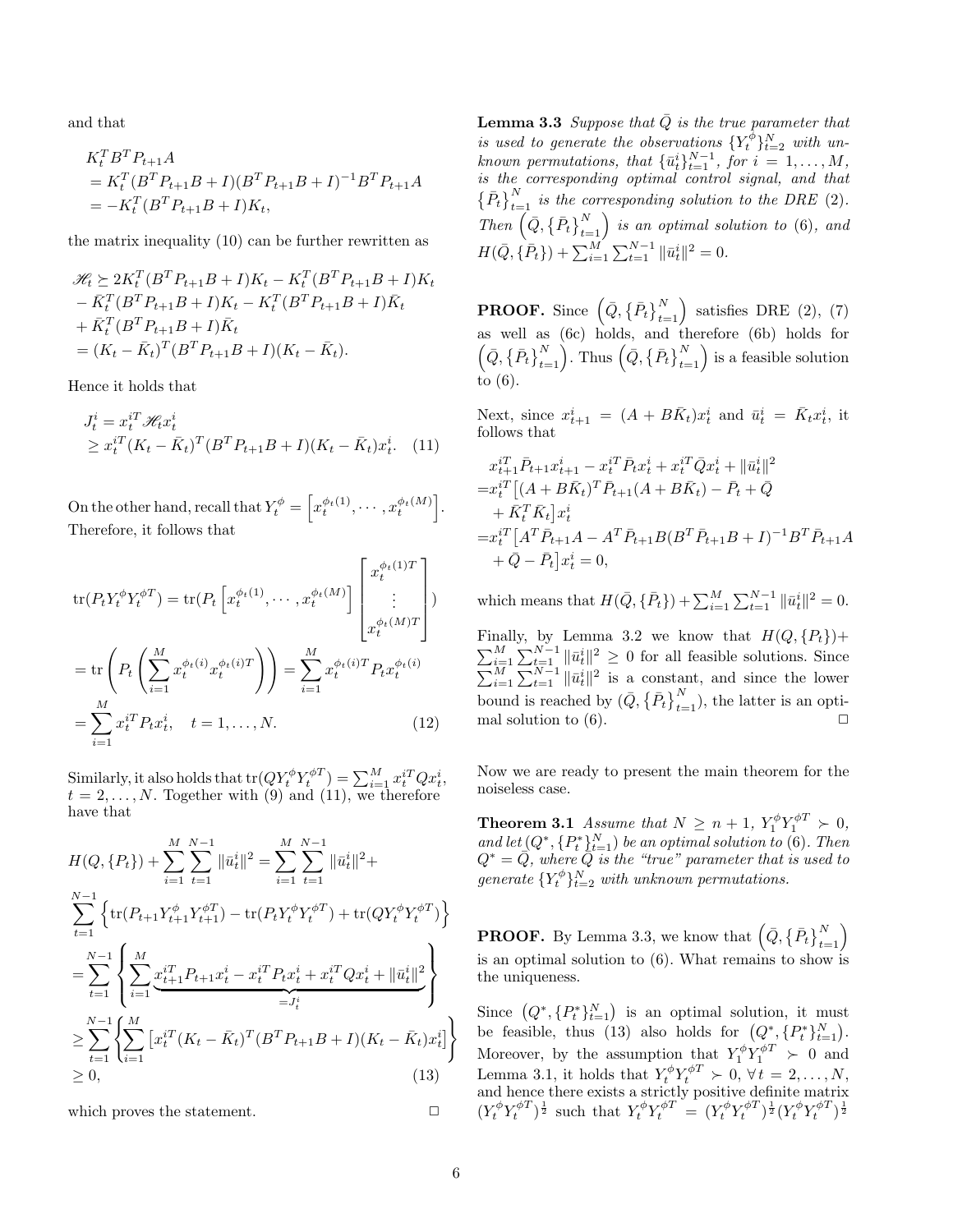[\[11,](#page-15-21) p. 440]. Letting  $K_t^* := -(B^T P_{t+1}^* B + I)^{-1} B^T P_{t+1}^* A,$ by further term manipulation in [\(13\)](#page-5-2), we have

$$
H(Q^*, \{P_t^*\}) + \sum_{i=1}^{M} \sum_{t=1}^{N-1} \|\bar{u}_t^i\|^2 \ge
$$
  
\n
$$
\sum_{t=1}^{N-1} \left\{ \sum_{i=1}^{M} \left[ x_t^{iT} (K_t^* - \bar{K}_t)^T (B^T P_{t+1}^* B + I)(K_t^* - \bar{K}_t) x_t^i \right] \right\}
$$
  
\n
$$
= \sum_{t=1}^{N-1} \left\{ \text{tr} \left[ (K_t^* - \bar{K}_t)^T (B^T P_{t+1}^* B + I)(K_t^* - \bar{K}_t) Y_t^{\phi} Y_t^{\phi T} \right] \right\}
$$
  
\n
$$
= \sum_{t=1}^{N-1} \left\{ \left\| (B^T P_{t+1}^* B + I)^{\frac{1}{2}} (K_t^* - \bar{K}_t) (Y_t^{\phi} Y_t^{\phi T})^{\frac{1}{2}} \right\|_F^2 \right\}
$$
  
\n
$$
\geq 0.
$$

As stated in Lemma [3.3,](#page-5-1) the lower bound zero in the above inequality is reached by  $\left(\bar{Q}, \left\{\bar{P}_t\right\}_{t=1}^N\right)$ , and it also holds that  $H(Q^*, \{P_t^*\}_{t=1}^N) + \sum_{i=1}^M \sum_{t=1}^{N-1} ||\bar{u}_t^i||^2 = 0$ since  $(Q^*, \{P_t^*\}_{t=1}^N)$  is also an optimal solution. Therefore, since all terms in the above sum are nonnegative, it must hold that

$$
\left\| (B^T P_{t+1}^* B + I)^{\frac{1}{2}} (K_t^* - \bar{K}_t) (Y_t^{\phi} Y_t^{\phi T})^{\frac{1}{2}} \right\|_F = 0,
$$
  
\n
$$
\Leftrightarrow (B^T P_{t+1}^* B + I)^{\frac{1}{2}} (K_t^* - \bar{K}_t) (Y_t^{\phi} Y_t^{\phi T})^{\frac{1}{2}} = 0,
$$
  
\n
$$
\Leftrightarrow K_t^* - \bar{K}_t = 0, \quad t = 1, ..., N - 1
$$

since  $(B^T P_{t+1}^* B + I)^{\frac{1}{2}}$  and  $(Y_t^{\phi} Y_t^{\phi T})^{\frac{1}{2}}$  are invertible.

The above argument shows that  $K_t^* = \bar{K}_t$  for all  $t = 1, \ldots, N - 1$ . Nevertheless, note that  $\{K_t^*\}_{t=1}^{N-1}$ is not the control gain that is generated by  $\overline{Q}^*$ using DRE [\(2\)](#page-2-3). Instead, it is defined by  $K_t^* =$  $-(B^T P_{t+1}^* B + I)^{-1} B^T P_{t+1}^* A$ , for  $t = 1, ..., N - 1$ , where  $(Q^*, \{P_t^*\}_{t=1}^{N-1})$  is an optimizer of [\(6\)](#page-4-0). Hence the result from [\[37,](#page-15-10) Theorem 2.1] can not be directly applied to show that  $Q^* = \overline{Q}$ . Nevertheless, to show the latter, first note that we can always write  $P_t^* = \bar{P}_t + \Delta P_t, t = 1, ..., N$ , and  $Q^* = \bar{Q} + \Delta Q$ , for some symmetric matrices  $\Delta Q$  and  $\Delta P_t$ , for  $t = 1, ..., N$ . Since both  $(Q^*, \{P_t^*\}_{t=1}^N)$  and  $(\bar{Q}, \{\bar{P}_t\}_{t=1}^N)$  are optimal solutions to [\(6\)](#page-4-0), they must have the same optimal value, and hence

$$
H(Q^*, \{P_t^*\}_{t=1}^N) - H(\bar{Q}, \{\bar{P}_t\}_{t=1}^N) = 0
$$
  
\n
$$
\implies -\operatorname{tr}(\Delta P_1 Y_1^{\phi} Y_t^{\phi T}) + \operatorname{tr}(\Delta P_N Y_N^{\phi} Y_N^{\phi T})
$$
  
\n
$$
+ \sum_{t=1}^{N-1} \operatorname{tr}(\Delta Q Y_t^{\phi} Y_t^{\phi T}) = 0,
$$
\n(14)

where we have used the linearity of the trace operator.

On the other hand, it holds that

<span id="page-6-0"></span>
$$
K_t^* = -(B^T P_{t+1}^* B + I)^{-1} B^T P_{t+1}^* A
$$
  
\n
$$
\iff (B^T P_{t+1}^* B + I) K_t^* = -B^T P_{t+1}^* A
$$
  
\n
$$
\iff B^T P_{t+1}^* (A + B K_t^*) = -K_t^*.
$$

Since  $K_t^* = \overline{K_t}, \forall t = 1, ..., N - 1, A + BK_{t-}^* = A +$  $B\bar{K}_t = A_{cl}(t;\bar{Q})$ , and by the fact that  $A_{cl}(t;\bar{Q})$  is invertible for all  $t = 1, \ldots, N - 1$  [\[37\]](#page-15-10), it follows that

$$
B^T P_{t+1}^* = -K_t^* A_{cl}(t; \bar{Q})^{-1} = -\bar{K}_t A_{cl}(t; \bar{Q})^{-1} = B^T \bar{P}_{t+1}
$$
  
\n
$$
\implies B^T \Delta P_{t+1} = 0, \forall t = 1, ..., N - 1.
$$
 (15)

Next, since  $(Q^*, \{P_t^*\}_{t=1}^N)$  is feasible, [\(7\)](#page-4-6) also holds for  $(Q^*, \{P_t^*\}_{t=1}^N)$ . This means that

$$
A^T(\bar{P}_{t+1} + \Delta P_{t+1})A - (\bar{P}_t + \Delta P_t) + (\bar{Q} + \Delta Q) - A^T(\bar{P}_{t+1} + \Delta P_{t+1})B[B^T(\bar{P}_{t+1} + \Delta P_{t+1})B + I]^{-1} B^T(\bar{P}_{t+1} + \Delta P_{t+1})A \succeq 0, t = 1, ..., N - 1 \bar{P}_N + \Delta P_N = \bar{Q} + \Delta Q.
$$

On the other hand, since  $(\bar{Q}, {\{\bar{P}_t\}}_{t=1}^N)$  satisfies [\(2\)](#page-2-3), by also using [\(15\)](#page-6-0) we get that

<span id="page-6-1"></span>
$$
A^T \Delta P_{t+1} A - \Delta P_t + \Delta Q \succeq 0, \quad t = 1, \dots, N - 1, \tag{16}
$$
  

$$
\Delta P_N = \Delta Q. \tag{17}
$$

Using [\(15\)](#page-6-0), we can further manipulate the terms of [\(16\)](#page-6-1) and get

$$
\underbrace{(A+B\bar{K}_t)^T}_{A_{cl}(t;\bar{Q})}\Delta P_{t+1}\underbrace{(A+B\bar{K}_t)}_{A_{cl}(t;\bar{Q})}-\Delta P_t+\Delta Q\succeq 0,
$$
\n
$$
\forall t=1,\ldots,N-1
$$
\n
$$
\implies X_t^T A_{cl}(t;\bar{Q})^T \Delta P_{t+1} A_{cl}(t;\bar{Q})X_t-X_t^T \Delta P_t X_t
$$
\n
$$
+ X_t^T \Delta Q X_t \succeq 0,
$$
\n
$$
\implies X_{t+1}^T \Delta P_{t+1} X_{t+1} - X_t^T \Delta P_t X_t + X_t^T \Delta Q X_t \succeq 0,
$$
\n
$$
\implies \text{tr}(\Delta P_{t+1} X_{t+1} X_{t+1}^T) - \text{tr}(\Delta P_t X_t X_t^T)
$$
\n
$$
+ \text{tr}(\Delta Q X_t X_t^T) \geq 0, t = 1,\ldots,N-1,
$$
\n
$$
\implies \text{tr}(\Delta P_{t+1} Y_{t+1}^{\phi}) - \text{tr}(\Delta P_t Y_t^{\phi})^T
$$
\n
$$
+ \text{tr}(\Delta Q Y_t^{\phi})^T Y_t^{\phi}) \geq 0, t = 1,\ldots,N-1,
$$
\n(18)

where  $X_t = [x_t^1, \dots, x_t^M]$ , and where we also used that  $tr(\Delta P_t Y_t^{\phi} Y_t^{\phi T}) = tr(\Delta P_t X_t X_t^T)$  and that  $\text{tr}(\Delta P_{t+1} Y_{t+1}^{\phi} Y_{t+1}^{\phi T}) = \text{tr}(\Delta P_{t+1} X_{t+1} X_{t+1}^T).$ 

<span id="page-6-3"></span>Summing [\(18\)](#page-6-2) from  $t = 1$  to  $N - 2$ , we have

<span id="page-6-4"></span><span id="page-6-2"></span>
$$
\text{tr}(\Delta P_{N-1} Y_{N-1}^{\phi} Y_{N-1}^{\phi T}) - \text{tr}(\Delta P_1 Y_1^{\phi} Y_1^{\phi T}) + \sum_{t=1}^{N-2} \text{tr}(\Delta Q Y_t^{\phi} Y_t^{\phi T}) \ge 0.
$$
 (19)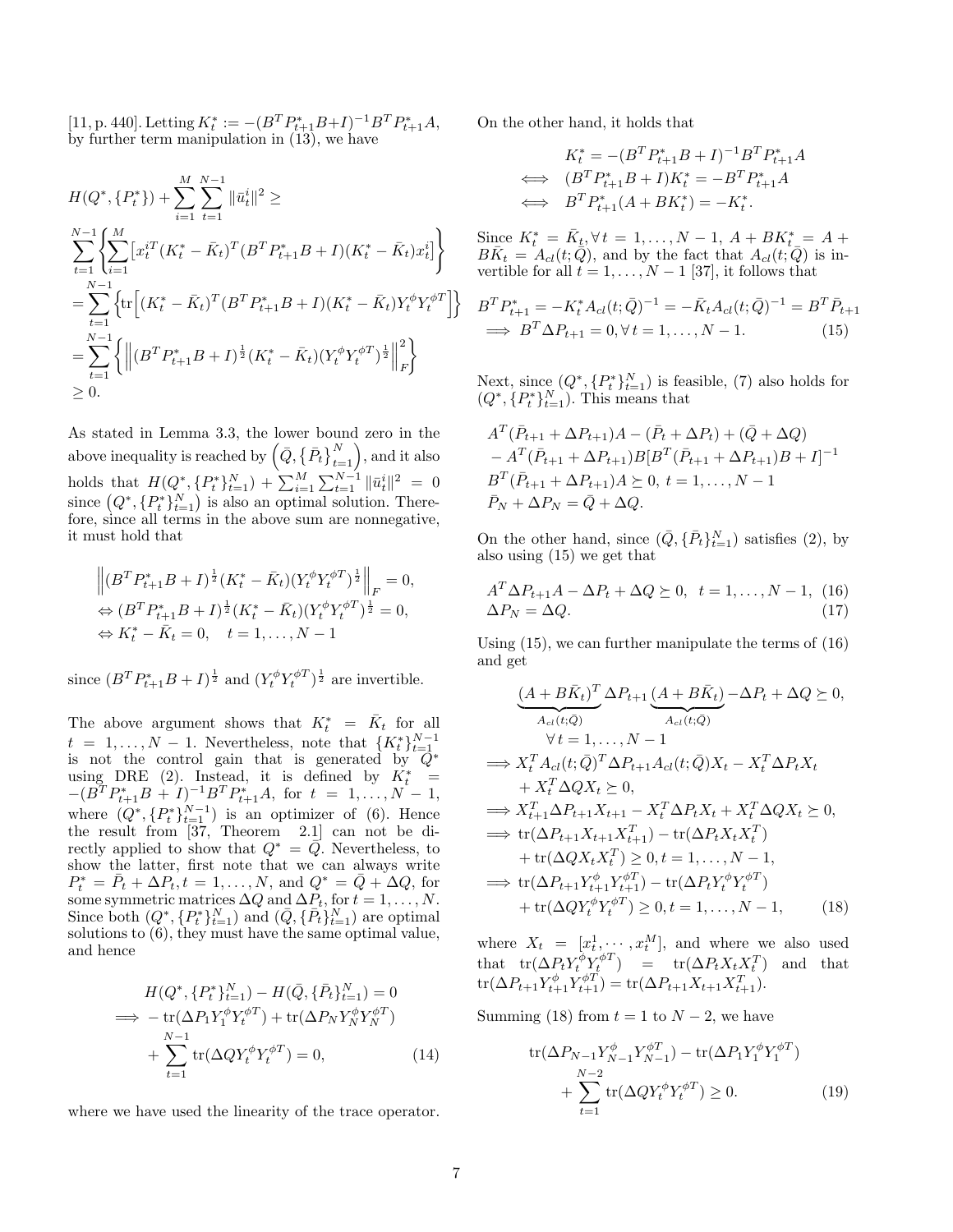In view of [\(14\)](#page-6-3) and [\(19\)](#page-6-4), we have that

$$
0 = -\operatorname{tr}(\Delta P_1 Y_1^{\phi} Y_1^{\phi T}) + \operatorname{tr}(\Delta P_N Y_N^{\phi} Y_N^{\phi T})
$$
  
+ 
$$
\sum_{t=1}^{N-1} \operatorname{tr}(\Delta Q Y_t^{\phi} Y_t^{\phi T})
$$
  
= 
$$
-\operatorname{tr}(\Delta P_1 Y_1^{\phi} Y_1^{\phi T}) + \operatorname{tr}(\Delta P_{N-1} Y_{N-1}^{\phi} Y_{N-1}^{\phi T})
$$
  
+ 
$$
\sum_{t=1}^{N-2} \operatorname{tr}(\Delta Q Y_t^{\phi} Y_t^{\phi T}) - \operatorname{tr}(\Delta P_{N-1} Y_{N-1}^{\phi} Y_{N-1}^{\phi T})
$$
  
+ 
$$
\operatorname{tr}(\Delta P_N Y_N^{\phi} Y_N^{\phi T}) + \operatorname{tr}(\Delta Q Y_{N-1}^{\phi} Y_{N-1}^{\phi T})
$$
  

$$
\geq -\operatorname{tr}(\Delta P_{N-1} Y_{N-1}^{\phi} Y_{N-1}^{\phi T}) + \operatorname{tr}(\Delta P_N Y_N^{\phi} Y_N^{\phi T})
$$
  
+ 
$$
\operatorname{tr}(\Delta Q Y_{N-1}^{\phi} Y_{N-1}^{\phi T}) + \operatorname{tr}(\Delta P_N X_N X_N^T)
$$
  
+ 
$$
\operatorname{tr}(\Delta Q X_{N-1} X_{N-1}^T)
$$

Since  $X_N = A_{cl}(N-1; \bar{Q})X_{N-1}$  and by also using [\(15\)](#page-6-0), from the equation above it follows that

$$
0 \ge \text{tr}\left[\left(A_{cl}(N-1;\bar{Q})^T\Delta P_N A_{cl}(N-1;\bar{Q}) - \Delta P_{N-1} + \Delta Q\right)X_{N-1}X_{N-1}^T\right]
$$

$$
= \text{tr}\left[\left(A^T\Delta P_NA - \Delta P_{N-1} + \Delta Q\right)X_{N-1}X_{N-1}^T\right].
$$

Since  $X_{N-1}X_{N-1}^T$  is positive definite (by Lemma [3.1\)](#page-4-8), it follows that  $A^T \Delta P_N A - \Delta P_{N-1} + \Delta Q \preceq 0$ . Together with [\(16\)](#page-6-1), we can therefore conclude that  $A^T \Delta P_N A - \Delta P_{N-1} + \Delta Q = 0$ . Using [\(15\)](#page-6-0), we therefore have that  $A_{cl}(N-1;\bar{Q})^T\Delta P_N A_{cl}(N-1;\bar{Q}) - \Delta P_{N-1} +$  $\Delta Q = 0$ , which implies that  $-\operatorname{tr}(\Delta P_{N-1} X_{N-1}^T X_{N-1}^T) +$  $\text{tr}(\Delta P_N X_N X_N^T) + \text{tr}(\Delta Q X_{N-1} X_{N-1}^T) = 0.$  There-fore, summing [\(18\)](#page-6-2) from  $t = 1$  to  $N - 3$  and reiterating the above analysis, we can conclude that  $A^T \Delta P_{N-1}A - \Delta P_{N-2} + \Delta Q = 0$ . Doing this recursively, we have that

$$
A^T \Delta P_{t+1} A - \Delta P_t + \Delta Q = 0, \ t = 1, ..., N - 1. \tag{20}
$$

Equipped with [\(20\)](#page-7-1), we can use the same argument as in the proof of [\[37,](#page-15-10) Theorem 2.1] to conclude that  $\Delta Q = 0$ . Thus  $Q^* = Q$ , i.e., the optimal solution of [\(6\)](#page-4-0) is unique and hence the theorem follows.  $\Box$ 

Before proceeding, we make a few remarks about the formulation in [\(6\)](#page-4-0). As will be seen later, these remarks naturally hold also in the case of noisy observations.

Remark 3.2 The optimization problem [\(6\)](#page-4-0) can also be applied to the IOC problem for "distinguishable" systems, i.e., when the trajectories of the systems are available. Nevertheless, as one can see from [\(6\)](#page-4-0), in this formulation of the problem there is no fundamental difference between IOC problems for "distinguishable" and "indistinguishable" systems.

<span id="page-7-6"></span>Remark 3.3 The size of the variables and the number of variables and constraints in the optimization problem [\(6\)](#page-4-0) only depends on the size of the state space, n, and the length of the time horizon, N, respectively. In particular, the overall size of the problem [\(6\)](#page-4-0) is independent of the number of systems, M. The only quantity that scales with M is the computations of the outer products  $Y_t^{\phi} Y_t^{\phi T}$ ,  $t = 1, \ldots, N$ . The latter scales linearly in M and can be done before solving the optimization problem. Therefore, the problem can be efficiently solved for scenarios with a large number of systems.

#### <span id="page-7-0"></span>4 IOC for indistinguishable systems in the noisy case

Next, we extend the results to the case of noisy observations of the unpaired states. In particular, we show that a modified version of [\(6\)](#page-4-0) gives a statistically consistent estimate. To this end, let  $(\Omega, \mathcal{F}, \mathbb{P})$  be a probability space which carries random vectors  $\mathbf{x}_1^i \in \mathbb{R}^n$ ,  $\{\mathbf{v}_t^i \in \mathbb{R}^n\}_{t=1}^N$ , for  $i = 1, \ldots, M$ . Based on that, the following assumptions are made for the rest of the paper.

<span id="page-7-2"></span>Assumption 1 (I.I.D. random variables) The random vectors  $\mathbf{x}_1^i \in \mathbb{R}^n$ ,  $\{\mathbf{v}_t^i \in \mathbb{R}^n\}_{t=1}^N$ , for  $i = 1, ..., M$ , are all independent. Moreover, random vectors  $\boldsymbol{x}_1^i \in \mathbb{R}^n$ , for  $i = 1, \ldots, M$ , are identically distributed, and the random vectors  $\mathbf{v}_t^i \in \mathbb{R}^n$ , for  $t = 1, ..., N$  and  $i =$  $1, \ldots, M$ , are identically distributed. Finally,  $\mathbb{E}[\mathbf{v}_t^i] = 0$ , and  $\text{cov}(\boldsymbol{v}_t^i, \boldsymbol{v}_t^i) := \sum \text{ is a priori known}, \text{where } ||\sum||_F < \infty.$ 

<span id="page-7-4"></span>Assumption 2 (Stochastic persistent excitation) It holds that  $cov(\mathbf{x}_1^i, \mathbf{x}_1^i) \succ 0$ , where  $\mathbb{E}[\|\mathbf{x}_1^i\|^2] < \infty$ .

<span id="page-7-5"></span>Assumption 3 (Bounded parameter) The "true"  $\bar{Q}$  that governs the systems lives in a compact set  $\mathbb{S}_{+}^{n}(\varphi) = \{Q \in \mathbb{S}_{+}^{n}: ||Q||_{F}^{2} \leq \varphi\}, \textit{for some } 0 < \varphi < \infty.$ 

<span id="page-7-1"></span>Our goal is to seek the "true"  $\overline{Q}$  in  $\overline{\mathbb{S}}_+^n(\varphi)$ . Note that in practice, we can set  $\varphi$  arbitrarily large if there is no prior knowledge on the norm bound of possible Q.

Equipped with the stochastic problem set-up, let the initial value  $x_1^i$  be a realization of  $x_1^i$ . Then the optimal state trajectory and optimal control input of the "forward" optimal control [\(1\)](#page-2-1) can be seen as mappings from  $\Omega$  to  $\mathbb{R}^n$  and  $\mathbb{R}^m$ , respectively. This means that the states and control signals are in fact stochastic variables, which are parameterized by Q and implicitly determined by

<span id="page-7-3"></span>
$$
\{\bar{\boldsymbol{x}}_t^i(\omega)\}_{t=2}^N, \{\bar{\boldsymbol{u}}_t^i(\omega)\}_{t=1}^{N-1} = (21)
$$
\n
$$
\begin{cases}\n\arg \min J\left(\{\boldsymbol{x}_t^i(\omega)\}_{t=2}^N, \{\boldsymbol{u}_t^i(\omega)\}_{t=1}^{N-1}; \bar{Q}, \boldsymbol{x}_1^i(\omega)\right) \\
\text{subject to} \quad (1b), (1c),\n\end{cases} (21)
$$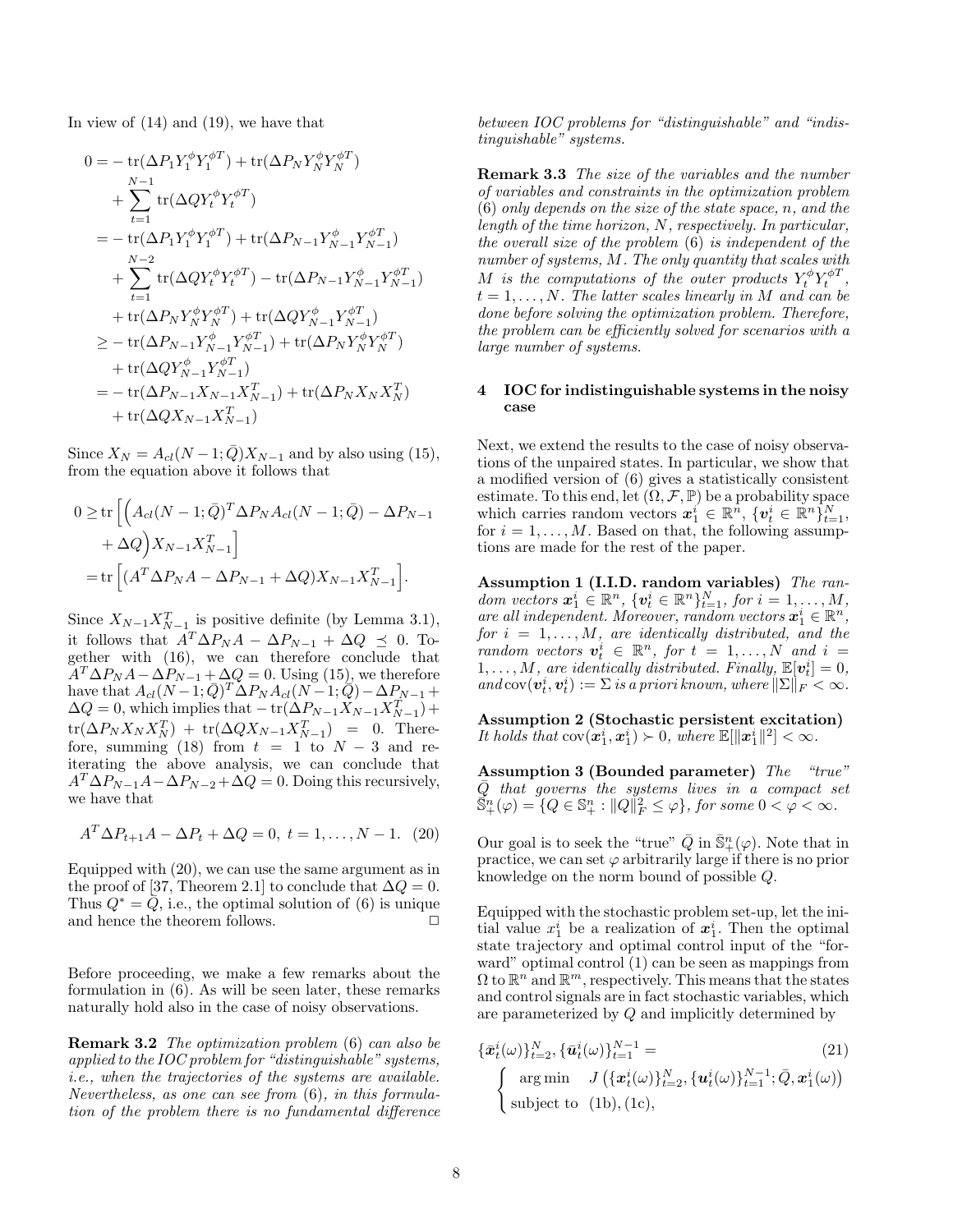for all  $\omega \in \Omega$ , and where J is the cost function in [\(1a\)](#page-2-6). From now on, we omit the "bar" and simply write  $\{\boldsymbol{x}_{t}^{i}\}$ to denote the corresponding optimal state for the sake of brevity. Next, we assume that the noisy observations of a state is given by  $\tilde{x}_t^i = x_t^i + v_t^i$ , and that the observed data thus take the form  $\boldsymbol{Y}_t^{\phi} = [\boldsymbol{y}_t^1, \dots, \boldsymbol{y}_t^M] =$  $[\tilde{\boldsymbol{x}}_t^{\phi_t(1)}, \dots, \tilde{\boldsymbol{x}}_t^{\phi_t(M)}]$ . Written in a form similar to [\(3\)](#page-2-7), the measured output can be expressed as

$$
\boldsymbol{Y}_t^\phi = (\boldsymbol{X}_t + \boldsymbol{V}_t) \mathscr{P}_t = \left( \left( \prod_{k=1}^{t-1} A_{cl}(k; \bar{Q}) \boldsymbol{X}_1 \right) + \boldsymbol{V}_t \right) \mathscr{P}_t,
$$

where  $\boldsymbol{X}_t = [\boldsymbol{x}_t^1, \dots, \boldsymbol{x}_t^M]$  and  $\boldsymbol{V}_t = [\boldsymbol{v}_t^1, \dots, \boldsymbol{v}_t^M]$ . This together with Assumption [1](#page-7-2) implies that the columns of  $Y_t^{\phi}$  are I.I.D. A calculation similar to [\(12\)](#page-5-3) then shows that

$$
\mathbb{E}\left[\text{tr}\left(Q\mathbf{Y}_t^{\phi}\mathbf{Y}_t^{\phi T}\right)\right] = \mathbb{E}\left[\text{tr}\left(Q\mathbf{X}_t\mathbf{X}_t^T\right)\right] + M \text{ tr}\left(Q\Sigma\right)
$$

where  $\Sigma$  is the covariance of the noise. In particular, the last equality holds since  $\mathbf{x}_t^i = \prod_{k=1}^{t-1} A_{cl}(k; \bar{Q}) \mathbf{x}_1^i$ , and hence  $x_t^i$  is a stochastic variable that is independent of  $v_t^i$ , for  $t = 1, ..., N$  and  $i = 1, ..., M$ . Similar expressions hold for the other terms in [\(5\)](#page-3-2), and based on this we consider the problem

<span id="page-8-1"></span>
$$
\begin{array}{ll}\n\text{minimize} & \mathbb{E}\left[H_S^{\mathbf{Y}}(Q, \{P_t\})\right] & \text{(22a)} \\
\text{ } Q \in \mathbb{S}_+^n(\varphi), \\
\text{ } \{P_t \in \mathbb{S}_+^n\} & \text{subject to} & \text{(6b) and (6c)},\n\end{array}
$$
\n
$$
\tag{22b}
$$

where

$$
H_S^{\mathbf{Y}}(Q, \{P_t\}) := \frac{1}{M} \left[ -\operatorname{tr}(P_1 \mathbf{Y}_1^{\phi} \mathbf{Y}_1^{\phi T}) + \operatorname{tr}(P_N \mathbf{Y}_N^{\phi} \mathbf{Y}_N^{\phi T}) + \sum_{t=1}^{N-1} \operatorname{tr}(Q \mathbf{Y}_t^{\phi} \mathbf{Y}_t^{\phi T}) + M \left( \operatorname{tr}(P_1 \Sigma) - \operatorname{tr}(P_N \Sigma) - (N-1) \operatorname{tr}(Q \Sigma) \right) \right].
$$
 (22c)

In particular, note that by a direct calculation it follows that the cost function [\(22a\)](#page-8-0) can be written as

$$
\mathbb{E}\left[H_S^{\mathbf{Y}}(Q, \{P_t\})\right] = \frac{1}{M} \mathbb{E}\left[-\text{tr}(P_1 \mathbf{X}_1 \mathbf{X}_1^T) + \text{tr}(P_N \mathbf{X}_N \mathbf{X}_N^T) + \sum_{t=1}^{N-1} \text{tr}(Q \mathbf{X}_t \mathbf{X}_t^T)\right].
$$
\n(23)

With this, we can now prove the following result akin Theorem [3.1.](#page-5-4)

<span id="page-8-6"></span>**Proposition 4.1** Let  $\overline{Q}$  be the true parameter in [\(21\)](#page-7-3), and let  $\left\{\bar{P}_t\right\}_{t=1}^N$  be the corresponding solution to the DRE [\(2\)](#page-2-3). Under Assumptions [1,](#page-7-2) [2,](#page-7-4) and [3,](#page-7-5) if  $N \geq n+1$ , then  $\left(\bar{Q}, \left\{\bar{P}_t\right\}_{t=1}^N\right)$  is the unique optimal solution to [\(22\)](#page-8-1).

**PROOF.** Since [\(23\)](#page-8-2) holds, by adapting the arguments in the proof of Lemma [3.2](#page-4-1) it follows that

$$
\mathbb{E}[H_S^{\mathbf{Y}}(Q, \{P_t\})] + \frac{1}{M} \sum_{i=1}^M \sum_{t=1}^{N-1} \mathbb{E} [\|\bar{\mathbf{u}}_t^i\|^2]
$$
\n
$$
\geq \frac{1}{M} \sum_{i=1}^M \sum_{t=1}^{N-1} \mathbb{E} [\mathbf{x}_t^{iT} (K_t - \bar{K}_t)^T (B^T P_{t+1} B + I)(K_t - \bar{K}_t) \mathbf{x}_t^i]
$$
\n
$$
= \frac{1}{M} \sum_{t=1}^{N-1} \text{tr} [ (K_t - \bar{K}_t)^T (B^T P_{t+1} B + I)(K_t - \bar{K}_t) \mathbb{E} [\mathbf{X}_t \mathbf{X}_t^T ] ]
$$
\n
$$
\geq 0,
$$
\n(24)

<span id="page-8-3"></span>where  $\bar{u}_t^i$  is the stochastic optimal control input signal of the system i at time instant t. Next, by using  $(24)$ and following along the lines of the proof of Lemma [3.3,](#page-5-1) it can be seen that  $(\bar{Q}, {\bar{P}_t})$  is an optimal solution to [\(22\)](#page-8-1), and that

<span id="page-8-4"></span>
$$
\mathbb{E}\left[H_S^{\mathbf{Y}}(\bar{Q}, \{\bar{P}_t\})\right] + \frac{1}{M} \sum_{i=1}^{M} \sum_{t=1}^{N-1} \mathbb{E}\left[\|\bar{u}_t^i\|^2\right] = 0. \quad (25)
$$

<span id="page-8-0"></span>Therefore, what remains is to show the uniqueness of the optimal solution. To this end, by Assumption [2](#page-7-4) the covariance matrix  $cov(x_1^i, x_1^i)$  is strictly positive definite, and therefore the second-order moment of the initial value  $\mathbb{E}[\boldsymbol{x}_1^i \boldsymbol{x}_1^{iT}] = \text{cov}(\boldsymbol{x}_1^i, \boldsymbol{x}_1^i) + \mathbb{E}[\boldsymbol{x}_1^i] \mathbb{E}[\boldsymbol{x}_1^i]^T \succ 0.$ By the fact that  $A_{cl}(t; Q)$  is invertible for all  $Q \in \mathbb{S}_{+}^{n}$ , it holds that

$$
\mathbb{E}[\boldsymbol{x}_t^i \boldsymbol{x}_t^{iT}] = \left[\prod_{k=1}^{t-1} A_{cl}(k; Q)\right] \mathbb{E}[\boldsymbol{x}_1^i \boldsymbol{x}_1^{iT}] \left[\prod_{k=t-1}^{1} A_{cl}^T(k; Q)\right] \succ 0,
$$

<span id="page-8-5"></span>cf. Lemma [3.1,](#page-4-8) and hence  $\mathbb{E}[X_t X_t^T] \succ 0$ . Now suppose that there exists some other  $(Q^*, \{P_t^*\})$  that is also optimal to  $(22)$ . By  $(24)$ ,  $(25)$ , we have

<span id="page-8-2"></span>
$$
0 = \mathbb{E}[H_S^{\mathbf{Y}}(Q^*, \{P_t^*\})] + \frac{1}{M} \sum_{i=1}^M \sum_{t=1}^{N-1} \mathbb{E}[\|\bar{\mathbf{u}}_t^i\|^2]
$$
  
\n
$$
\geq \frac{1}{M} \sum_{t=1}^{N-1} \text{tr}\left[ (K_t^* - \bar{K}_t)^T (B^T P_{t+1} B + I) \times (K_t^* - \bar{K}_t) \mathbb{E}\left[ \mathbf{X}_t \mathbf{X}_t^T \right] \right]
$$
  
\n
$$
= \frac{1}{M} \sum_{t=1}^{N-1} \left\| (B^T P_{t+1} B + I)^{\frac{1}{2}} (K_t^* - \bar{K}_t) \mathbb{E}\left[ \mathbf{X}_t \mathbf{X}_t^T \right]^{\frac{1}{2}} \right\|_F^2
$$
  
\n
$$
\geq 0,
$$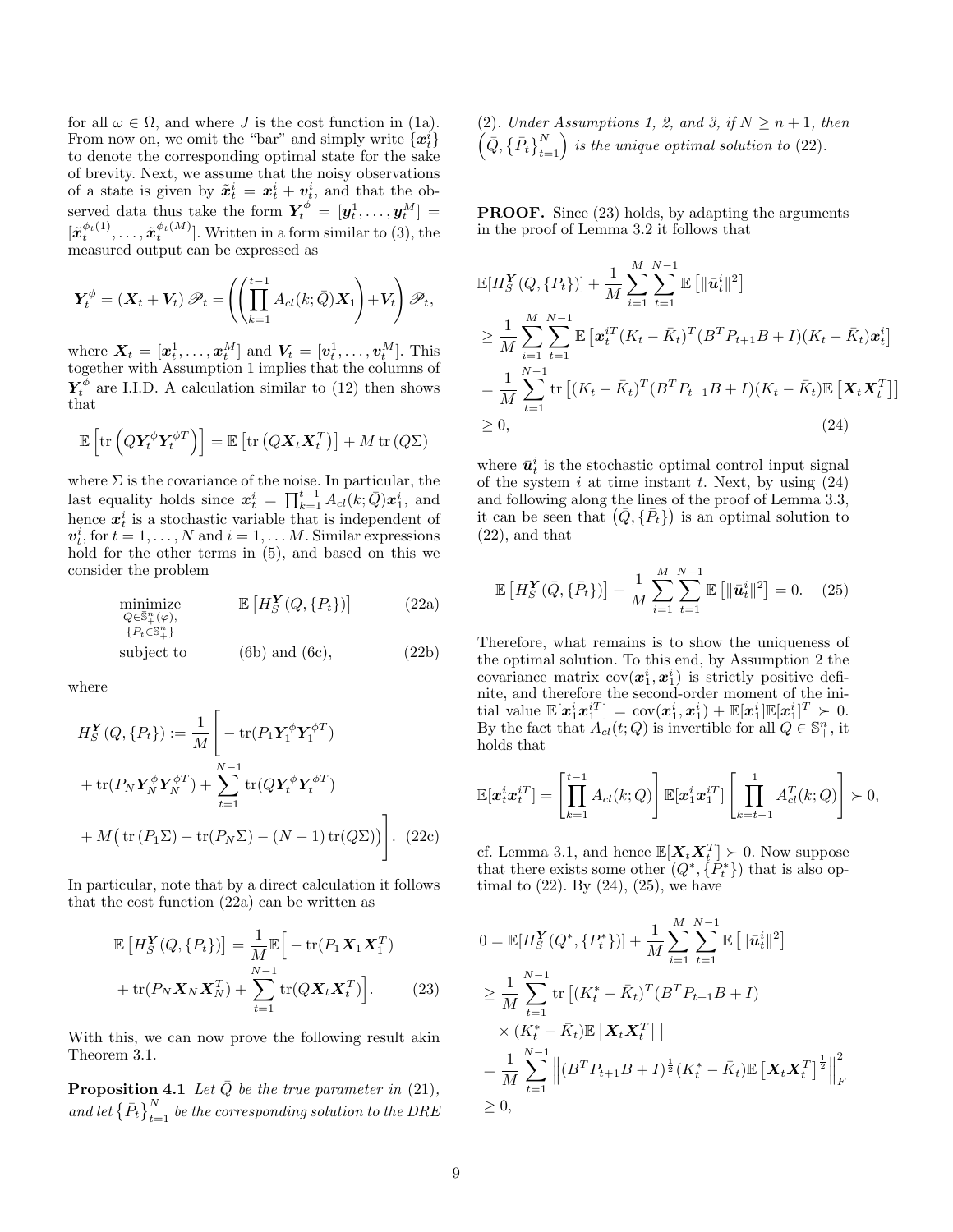which together with the fact that  $\mathbb{E}[\boldsymbol{X}_t \boldsymbol{X}_t^T] \succ 0$  implies that

$$
(B^T P_{t+1} B + I)^{\frac{1}{2}} (K_t^* - \bar{K}_t) \mathbb{E} \left[ \mathbf{X}_t \mathbf{X}_t^T \right]^{\frac{1}{2}} = 0,
$$

for  $t = 1, \ldots, N - 1$ . The latter in turn implies that

$$
K_t^* - \bar{K}_t = 0, \forall t = 1, \dots, N - 1,
$$

where  $K_t^*$  denote the same expression as the one in the proof of Theorem [3.1.](#page-5-4) To this end, following the same analysis as in the proof of Theorem [3.1,](#page-5-4) we can conclude that  $Q^* = \overline{Q}$  and hence the statement holds.  $\Box$ 

Since the distribution of the initial values  $x_1^i$  and the additive noise  $v_t^i$  are not known, we can not express the expected value of the objective function [\(22c\)](#page-8-5) explicitly and hence it is not possible to solve [\(22\)](#page-8-1) directly. Therefore, we derive an empirically estimate of the expectation based on the observations. To this end, first recall that due to Assumption [1,](#page-7-2)  $y_t^i$  are I.I.D for  $i = 1, ..., M$ . This means that we can rewrite the cost [\(22a\)](#page-8-0) as

$$
\mathbb{E}\left[H_S^{\mathbf{Y}}(Q, \{P_t\})\right] =
$$
\n
$$
\mathbb{E}\left[-\text{tr}(P_1\mathbf{y}_1\mathbf{y}_1^T) + \text{tr}(P_N\mathbf{y}_N\mathbf{y}_N^T) + \sum_{t=1}^{N-1} \text{tr}(Q\mathbf{y}_t\mathbf{y}_t^T)\right]
$$
\n
$$
+\text{tr}(P_1\Sigma) - \text{tr}(P_N\Sigma) - (N-1)\text{tr}(Q\Sigma), \qquad (26)
$$

where, for  $t = 1, \ldots, N$ ,  $y_t$  is a random variable with the same distribution as  $y_t^i$  for  $i = 1, ..., M$ . This means that an empirical estimate of the expectation of [\(22c\)](#page-8-5) can be obtained as

$$
\mathbb{E}\left[\left(-\boldsymbol{y}_1^T P_1 \boldsymbol{y}_1 + \boldsymbol{y}_N^T P_N \boldsymbol{y}_N + \sum_{t=1}^{N-1} \boldsymbol{y}_t^T Q \boldsymbol{y}_t\right)\right] \n\approx \frac{1}{M} \sum_{i=1}^M \left(-\boldsymbol{y}_1^{iT} P_1 \boldsymbol{y}_1^i + \boldsymbol{y}_N^{iT} P_N \boldsymbol{y}_N^i + \sum_{t=1}^{N-1} \boldsymbol{y}_t^{iT} Q \boldsymbol{y}_t^i\right).
$$

Based on this, we formulate the estimation problem

$$
\begin{array}{ll}\n\text{minimize} & H_E^{\mathbf{Y}}(Q, \{P_t\}) \\
Q \in \mathbb{S}_+^n(\varphi), \\
\{P_t \in \mathbb{S}_+^n\}\n\end{array} \tag{27a}
$$

subject to 
$$
(6b)
$$
 and  $(6c)$ ,  $(27b)$ 

where

$$
H_E^{\mathbf{Y}}(Q, \{P_t\}) := \frac{1}{M} \Big[ -\text{tr}(P_1 \mathbf{Y}_1^{\phi} \mathbf{Y}_1^{\phi T}) + \text{tr}(P_N \mathbf{Y}_N^{\phi} \mathbf{Y}_N^{\phi T}) + \sum_{t=1}^{N-1} \text{tr}(Q \mathbf{Y}_t^{\phi} \mathbf{Y}_t^{\phi T}) \Big] + \big( \text{tr}(P_1 \Sigma) - \text{tr}(P_N \Sigma) - (N-1) \text{tr}(Q \Sigma) \big). \tag{27c}
$$

The problem [\(27\)](#page-9-0) defines the estimator, and for a given realization  $\{Y_t^{\phi}\}_{t=1}^N$  of the stochastic variables  $\{Y_t^{\phi}\}_{t=1}^N$ , it can be solved in order to obtain an estimate. In particular, we use the notation  $H_E^{\mathbf{Y}}(Q, \{P_t\})|_{\mathbf{Y}=Y}$  to denote the cost function [\(27c\)](#page-9-1) evaluated at a particular realization. We now want to show that this estimator is in fact (asymptotically) statistically consistent. However, note that since we approximate the expected value in the objective function by the empirical average, the objective function changes and hence the "boundedfrom-below" argument [\(24\)](#page-8-3) does not necessarily hold for  $H_E^{\mathbf{Y}}(Q, {P_t})$ )  $|_{\mathbf{Y}=Y}$  on the domain

<span id="page-9-2"></span>
$$
\mathcal{D} := \{ Q \in \bar{\mathbb{S}}_+^n(\varphi), \{ P_t \in \mathbb{S}_+^n \} : (6b), (6c) \}.
$$
 (28)

This issue needs to be addressed in order to make [\(27\)](#page-9-0) well-posed. This is an important first step towards showing that the estimator is statistically consistent.

<span id="page-9-4"></span>**Lemma 4.1** The domain  $\mathscr{D}$  in [\(28\)](#page-9-2) is compact, and  $H_E^{\mathbf{Y}}(Q, \{P_t\})|_{\mathbf{Y}=Y}$  is bounded on  $\mathscr{D}$ .

**PROOF.** Consider the domain  $\mathscr{D}$  and recall that, by the property of Schur complement, [\(7\)](#page-4-6) holds on the feasible domain [\(6b\)](#page-4-2) and [\(6c\)](#page-4-7). Since the Frobenius norm is monotone with respect to the Loewner partial order, it holds that

<span id="page-9-5"></span>
$$
||P_t||_F \le
$$
  

$$
||A^T P_{t+1} A + Q - A^T P_{t+1} B (B^T P_{t+1} B + I)^{-1} B^T P_{t+1} A||_F
$$

By the Cauchy-Schwarz and the triangular inequality, we have that

<span id="page-9-3"></span>
$$
||P_t||_F \le ||A||_F^2 \cdot ||P_{t+1}||_F + ||Q||_F \tag{29}
$$
  
+  $||A||_F^2 \cdot ||B||_F^2 \cdot ||P_{t+1}||_F^2 \cdot ||(B^T P_{t+1} B + I)^{-1}||_F.$ 

<span id="page-9-0"></span>Next, since  $P_t \in \mathbb{S}_{+}^n$ , it holds that  $B^T P_t B + I \succeq I$ , and hence that  $(B^T P_t B + I)^{-1} \preceq I$  [\[11,](#page-15-21) Cor. 7.7.4]. By monotonicity of the Frobenius norm with respect to the Loewner partial order, it therefore follows that  $||(B^T P_t B + I)^{-1}||_F \le ||I||_F = \sqrt{n}$ . Now, since  $||Q||_F^2 \le \varphi$ and  $P_N = Q$ , using this together with [\(29\)](#page-9-3), it follows that  $||P_{N-1}||_F$  is bounded. Recursively applying this backwards for the time indices t, it follows that  $||P_t||_F$  is bounded for all  $t = 1, \ldots, N$ . This implies that the domain  $\mathscr{D}$  is compact. Finally, since  $H_E^{\mathbf{Y}}(Q, \{P_t\})|_{\mathbf{Y}=\mathbf{Y}}$  is continuous, it is bounded on  $\mathscr{D}$ .

<span id="page-9-1"></span>Remark 4.1 Note that Assumption [3](#page-7-5) is critical in the proof of Lemma [4.1.](#page-9-4) In fact,  $H_E^{\bm{Y}}[Q,\{P_t\})|_{\bm{Y}=Y}$  might not be bounded from below if we only assume  $Q \in \mathbb{S}_{+}^{n}$ . To see this, assume that there exists a realization  $\{Y_t^{\phi}\}$  of  $\{\boldsymbol{Y}_t^{\phi}\}$ such that  $Y_1^{\phi} Y_1^{\phi T} - M \Sigma = 0$  and  $Y_t^{\phi} Y_t^{\phi T} - M \Sigma \prec 0$ ,  $t = 2, \ldots, N$ . Let  $(Q, \{P_t\})$  satisfies DRE  $(2)$ , and note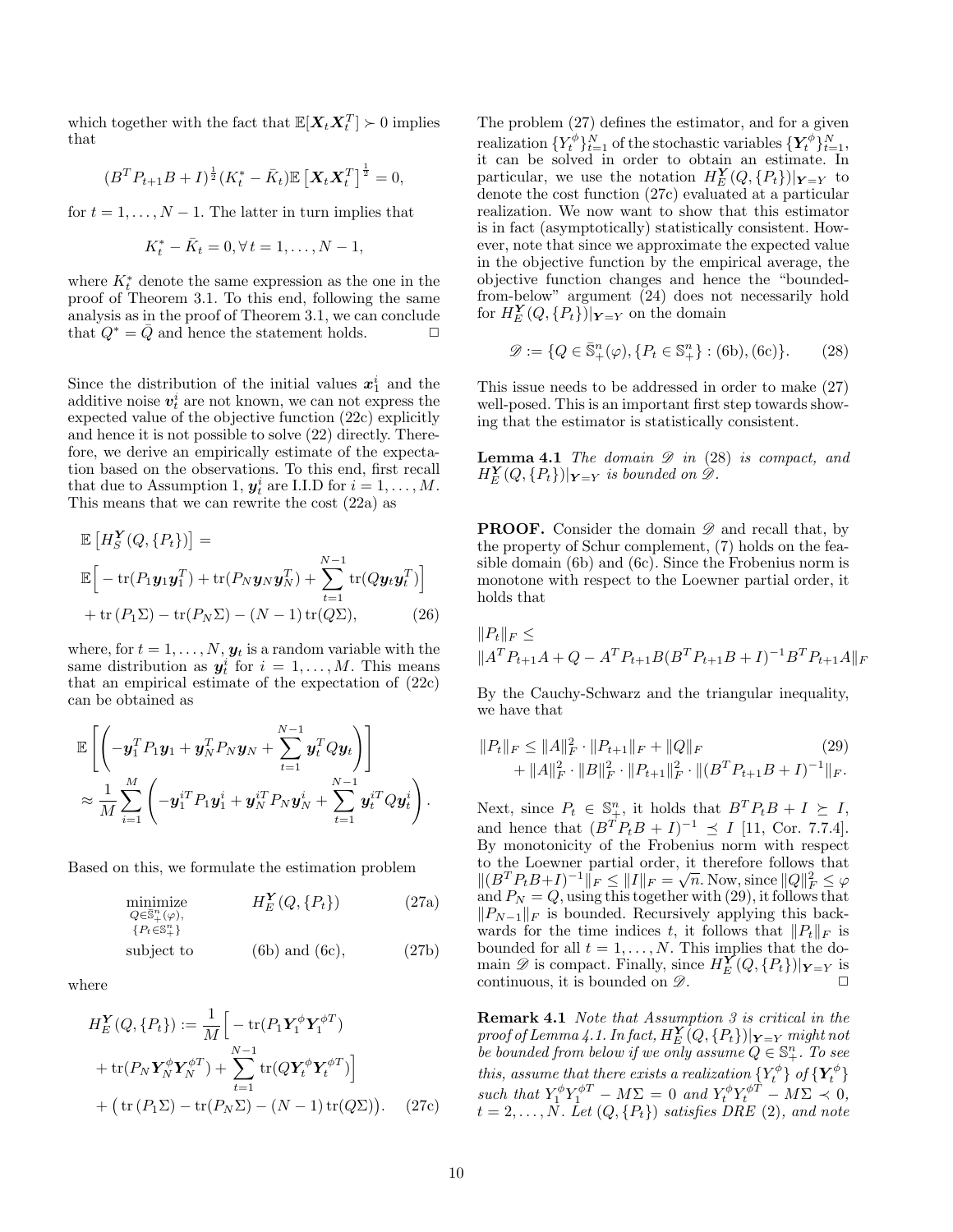that then  $(\alpha Q, {\alpha P_t})$  also satisfies DRE [\(2\)](#page-2-3) for any positive  $\alpha$ . Therefore,  $(\alpha Q, {\alpha P_t}) \in \mathscr{D}'$  for all  $\alpha > 0$ , where  $\mathscr{D}' = \left\{Q \in \mathbb{S}^n_+, \left\{P_t \in \mathbb{S}^n_+\right\} : (6b), (6c)\right\}$  $\mathscr{D}' = \left\{Q \in \mathbb{S}^n_+, \left\{P_t \in \mathbb{S}^n_+\right\} : (6b), (6c)\right\}$  $\mathscr{D}' = \left\{Q \in \mathbb{S}^n_+, \left\{P_t \in \mathbb{S}^n_+\right\} : (6b), (6c)\right\}$  $\mathscr{D}' = \left\{Q \in \mathbb{S}^n_+, \left\{P_t \in \mathbb{S}^n_+\right\} : (6b), (6c)\right\}$  $\mathscr{D}' = \left\{Q \in \mathbb{S}^n_+, \left\{P_t \in \mathbb{S}^n_+\right\} : (6b), (6c)\right\}$ , and hence the latter is not a bounded set. Moreover, as  $\alpha \to \infty$  it holds that

$$
H_E^{\mathbf{Y}}(\alpha Q, {\alpha P_t})|_{\mathbf{Y}=Y} = \frac{1}{M} \left[ -\text{tr}\left( \alpha P_1 (Y_1^{\phi} Y_1^{\phi T} - M\Sigma) \right) + \text{tr}\left( \alpha P_N (Y_N^{\phi} Y_N^{\phi T} - M\Sigma) \right) + \sum_{t=1}^{N-1} \text{tr}\left( \alpha Q (Y_t^{\phi} Y_t^{\phi T} - M\Sigma) \right) \right] \to -\infty,
$$

hence  $H_E^{\mathbf{Y}}(\alpha Q,\{\alpha P_t\})|_{\mathbf{Y=Y}}$  is not bounded from below on  $\mathscr{D}'$ .

<span id="page-10-1"></span>Next, we show that the "Uniform Law of Large Numbers" holds for  $H_E^{\mathbf{Y}}(Q, \{P_t\})$ .

## Lemma 4.2 (Uniform law of large numbers)

Under Assumption [1,](#page-7-2) [2](#page-7-4) and [3,](#page-7-5) it holds that

$$
\sup_{(Q,\{P_t\})\in\mathscr{D}}\left|H_E^{\mathbf{Y}}(Q,\{P_t\})-\mathbb{E}\left[H_S^{\mathbf{Y}}(Q,\{P_t\})\right]\right|\stackrel{a.s.}{\to} 0,
$$

as  $M \to \infty$ .

**PROOF.** It is clear that  $H_S^{\mathbf{Y}}(Q, \{P_t\})$  is continuous with respect to  $\{Y_t^{\phi}\}_{t=1}^N$  and therefore it is a measurable function of  $\{Y_t^{\phi}\}_{t=1}^N$  for each Q and  $\{P_t\}$ . On the other hand, Assumption [2](#page-7-4) implies that  $\mathbb{E}[\|\mathbf{x}_t^i\|^2]<\infty$ for  $i = 1, ..., M$  [\[37,](#page-15-10) cf. the proof of Theorem 4.1]. By Assumption [1,](#page-7-2) we have  $\mathbb{E}[\Vert v_t^{\hat{i}} \Vert^2] < \infty$ . Since  $x_t^i$  is independent of  $v_t^i$ , and since  $\mathbb{E}[v_t^i] = 0$ , it follows that

$$
\mathbb{E}[\|\boldsymbol{y}_t^i\|^2] = \mathbb{E}[(\boldsymbol{x}_t^i + \boldsymbol{v}_t^i)^T(\boldsymbol{x}_t^i + \boldsymbol{v}_t^i)] = \mathbb{E}[\|\boldsymbol{x}_t^i\|^2] + \mathbb{E}[\|\boldsymbol{v}_t^i\|^2] < \infty.
$$

In addition, from Lemma [4.1,](#page-9-4) we know that there exists constants  $\{\overline{\varphi}_t\}_{t=1}^N$  such that for all  $(Q, \{P_t\}) \in \mathscr{D}$ we have that  $||P_t||_F \leq \bar{\varphi}_t$ . Using the form of [\(22a\)](#page-8-0) given in [\(26\)](#page-9-5), by the Cauchy-Schwarz and the triangular inequality it therefore holds that

$$
H_S^Y(Q, \{P_t\})
$$
  
=  $-\text{tr}(P_1y_1y_1^T) + \text{tr}(P_Ny_Ny_N^T) + \sum_{t=1}^{N-1}\text{tr}(Qy_ty_t^T)$   
+  $\text{tr}(P_1\Sigma) - \text{tr}(P_N\Sigma) - (N-1)\text{tr}(Q\Sigma)$   
 $\leq |\mathbf{y}_1^TP_1y_1| + |\mathbf{y}_N^TP_Ny_N| + \sum_{t=1}^{N-1} |\mathbf{y}_t^TQy_t|$   
+  $|\text{tr}(P_1\Sigma)| + |\text{tr}(P_N\Sigma)| + (N-1)|\text{tr}(Q\Sigma)|$   
 $\leq ||\mathbf{y}_1||^2 ||P_1||_F + ||\mathbf{y}_N||^2 ||P_N||_F + \sum_{t=1}^{N-1} ||\mathbf{y}_t||^2 ||Q||_F$   
+  $||P_1||_F ||\Sigma||_F + ||P_N||_F ||\Sigma||_F + (N-1)||Q||_F ||\Sigma||_F$   
 $\leq \bar{\varphi}_1(||\mathbf{y}_1||^2 + ||\Sigma||_F) + \bar{\varphi}_N(||\mathbf{y}_N||^2 + |\Sigma||_F)$   
+  $\varphi \sum_{t=1}^{N-1} (||\mathbf{y}_t||^2 + ||\Sigma||_F) := d(\{\mathbf{y}_t\}),$ 

and it is clear that  $\mathbb{E}[d(\{\mathbf{y}_t\})] < \infty$  since  $\mathbb{E}[\|\mathbf{y}_t^i\|^2] < \infty$ . Therefore, by [\[12,](#page-15-25) Thm. 2] the result follows.  $\square$ 

<span id="page-10-2"></span>We are now ready to prove the main result of this section.

# Theorem 4.1 (Statistical consistency) Suppose that  $(Q_M^*, \{P_{t,M}^*\}_{t=1}^N)$  is an optimal solution to [\(27\)](#page-9-0) when observing M systems. Then  $Q_M^* \stackrel{p}{\to} \bar{Q}$  as  $M \to \infty$ , where  $\overline{Q}$  is the true parameter used in the objective function of "forward" problem  $(21)$ .

PROOF. The theorem is proved by showing that all the conditions in [\[33,](#page-15-26) Thm. 5.7] are satisfied. To this end, the first condition follows from Lemma [4.2,](#page-10-1) since convergence a.s. implies convergence in probability [\[15,](#page-15-27) Lem 3.2]. Next, the second condition holds since by Proposition [4.1](#page-8-6) the optimal solution to [\(22\)](#page-8-1) is unique, together with the fact that  $D$  is compact (see [\[33,](#page-15-26) p. 46]). Therefore, all conditions in [\[33,](#page-15-26) Thm. 5.7] are satisfied, and the statement hence follows.  $\Box$ 

## <span id="page-10-0"></span>5 On numerical ill-conditioning

Proposition [2.1](#page-3-3) shows that the model is globally identifiable, and Theorem [3.1](#page-5-4) shows that the optimization problem [\(6\)](#page-4-0) has a unique optimal solution at the "true"  $\overline{Q}$ . Hence, in theory the latter can be recovered by solving the optimization problem. Nevertheless, recovering this optimal solution turns out to be numerically difficult, in particular for certain problem instances - this will be demonstrated with examples in Section [6.](#page-12-0) Here, we argue that this has to do with an intrinsic numerical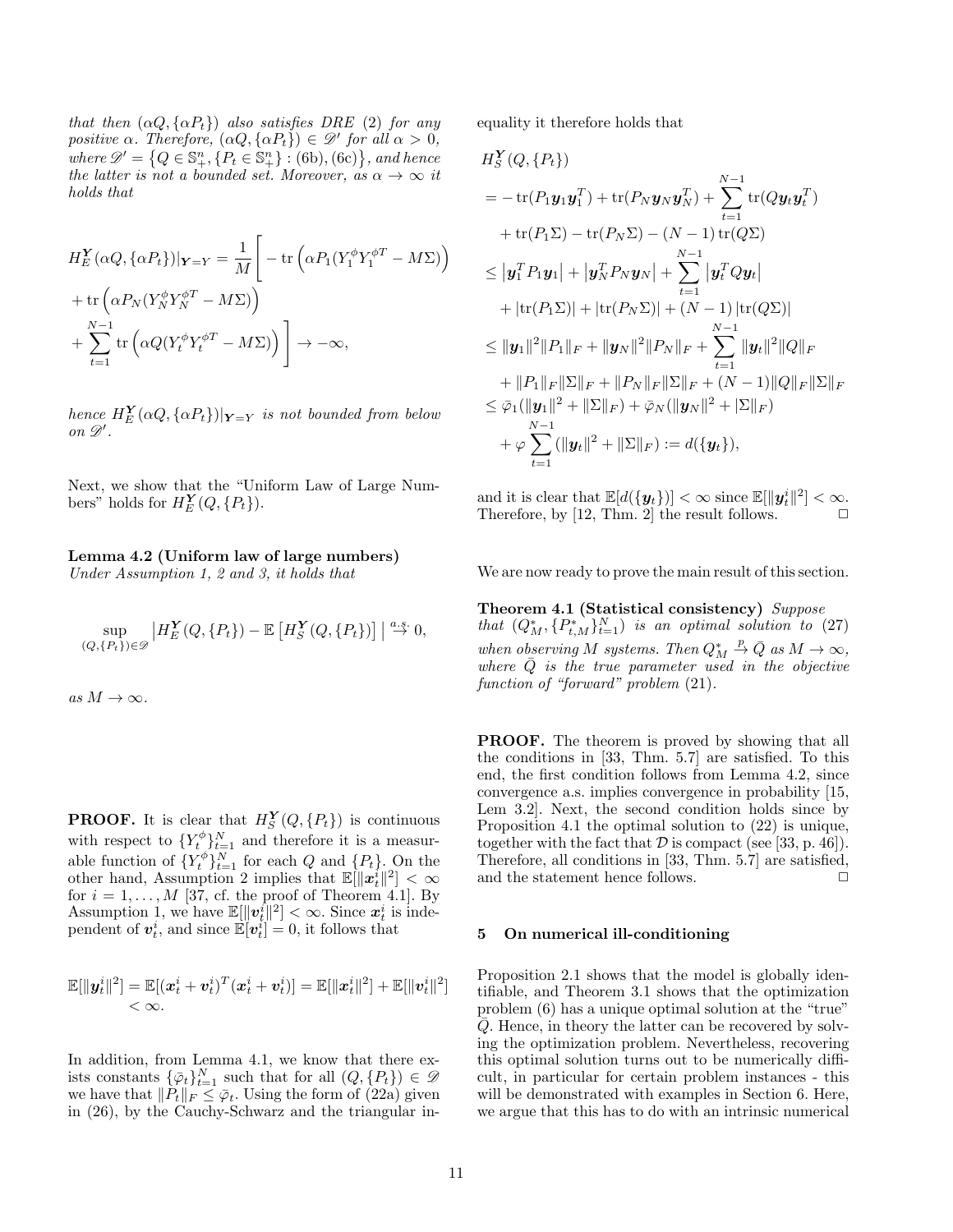ill-conditioning of the inverse problem for these problem instances.

To this end, recall that Pontryagin's Maximum Principle (PMP) gives a necessary and sufficient condition for optimality in the forward problem [\(1\)](#page-2-1). Namely,  ${x_t}_{t=1}^N$ and  ${u_t}_{t=1}^{N-1}$  are the optimal trajectory and control signal of  $(1)$ , respectively, if and only if there exists adjoint states  $\{\lambda_t\}_{t=2}^N$  such that

$$
\lambda_t = A^T \lambda_{t+1} + Q x_t, \ t = 2, \dots, N - 1, \tag{30a}
$$

$$
\lambda_N = Qx_N,\tag{30b}
$$

$$
u_t = -B^T \lambda_{t+1}, \ t = 1, \dots, N - 1. \tag{30c}
$$

Based on  $(30a)-(30b)$  $(30a)-(30b)$ , we can write a linear system of equations for the adjoint variables of the ith system, namely

$$
\begin{bmatrix} I & -A^T & & \\ & I & \ddots & \\ & & \ddots & -A^T \\ & & & I \end{bmatrix} \begin{bmatrix} \lambda_2^i \\ \vdots \\ \lambda_N^i \end{bmatrix} = (I \otimes Q) \begin{bmatrix} x_2^i \\ \vdots \\ x_N^i \end{bmatrix}.
$$

Solving this for the adjoint variables gives

$$
\lambda^{i} = \begin{bmatrix} I & A^{T} & (A^{T})^{2} & \cdots & (A^{T})^{N-2} \\ I & A^{T} & \cdots & (A^{T})^{N-3} \\ & \ddots & \ddots & \vdots \\ & & I & A^{T} \\ & & & I & I \end{bmatrix} (I \otimes Q) x_{2:N}^{i},
$$

and substituting the latter into [\(30c\)](#page-11-2) we obtain

$$
-\left[\begin{array}{c} u_1^i \\ \vdots \\ u_{N-1}^i \end{array}\right] = (I_{N-1} \otimes B^T) \lambda^i
$$
  

$$
=\left[\begin{array}{cccc} B^T B^T A^T B^T (A^T)^2 & \cdots & B^T (A^T)^{N-2} \\ B^T & B^T A^T & \cdots & B^T (A^T)^{N-3} \\ & \ddots & \ddots & \vdots \\ B^T & B^T A^T & \\ & & B^T \end{array}\right] (I_{N-1} \otimes Q) x_{2:N}^i,
$$
  

$$
= [S_2 \Gamma, \cdots, S_N \Gamma] = S(I_{N-1} \otimes \Gamma)
$$
 (31)

where  $S := [\mathcal{S}_2, \cdots, \mathcal{S}_N], \mathcal{S}_N := I_{m(N-1)}, \mathcal{S}_{N-k} \in$  $\mathbb{R}^{m(N-1)\times m(N-1)}$  is a block-matrix with identity matrices of size  $n \times n$  on the kth upper block-diagonal, and

$$
\Gamma := \left[ (A)^{N-2} B (A)^{N-3} B \cdots B \right]^T.
$$

Using [\(31\)](#page-11-3) and the fact that

$$
x_t^i = [A^{t-2}B \cdots AB B] [u_1^{iT}, \cdots, u_{t-1}^{iT}]^T + A^{t-1} x_1^i,
$$

<span id="page-11-2"></span><span id="page-11-1"></span><span id="page-11-0"></span>we have

$$
x_{2:N}^i = \begin{bmatrix} B & 0 & \cdots & 0 & 0 \\ AB & B & \cdots & 0 & 0 \\ \vdots & \vdots & & \vdots & \vdots \\ A^{N-1}B & A^{N-2}B & \cdots & AB & B \end{bmatrix} u^i + \begin{bmatrix} A \\ A^2 \\ \vdots \\ A^{N-1} \end{bmatrix} x_1^i,
$$
\n
$$
= -\underbrace{(I_{N-1} \otimes \Gamma^T)S^T S (I_{N-1} \otimes \Gamma)(I_{N-1} \otimes Q)}_{=: \mathcal{F}(Q)} x_{2:N}^i + \tilde{A} x_1^i
$$
\n
$$
= \mathcal{F}(Q)
$$
\n
$$
\implies (I_{(N-1)n} + \mathcal{F}(Q)) x_{2:N}^i = \tilde{A} x_1^i
$$

Since [\(1\)](#page-2-1) has a unique solution,  $I_{(N-1)n} + \mathscr{F}(Q)$  is intrinsically invertible. Therefore,  $(I_{(N-1)n} + \mathscr{F}(Q))^{-1} \tilde{A}$ is another representation of the same model structure as  $\mathcal{M}(Q, \{ \mathcal{P}_t \}_{t=2}^N)$ , if the former is also combined with the permutation matrices  $\{\mathscr{P}_t\}_{t=2}^N$ ; for the sake of brevity we omit the details.

From above, it can be seen that the model structure is identifiable at  $\overline{Q}$  if and only if

$$
\Upsilon := \{ \text{Im}(\Delta Q) \mid \Delta Q \in \mathbb{S}^n, \bar{Q} + \Delta Q \in \mathbb{S}_+^n \} \cap \text{Ker}(\Gamma) = \{0\}. \tag{32}
$$

Assuming that the system  $(A, B)$  is controllable implies that the controllability matrix

<span id="page-11-4"></span>
$$
\Gamma_n = \left[ (A)^{n-1} B \cdots AB \ B \right]^T
$$

has full column-rank, and hence that  $\text{Ker}(\Gamma) = \{0\}$ . The latter, in turn, means that [\(32\)](#page-11-4) is fulfilled. Nevertheless, in practice, if  $\Gamma$  is ill-conditioned, the kernel of  $\Gamma$  can be "expanded" from a numerical perspective. In this case we can have  $\Gamma \Delta Q \approx 0$  for some  $\Delta Q$  that is not close to zero, and the set Υ might numerically not be the singleton {0}. Thus, it is possible that

$$
(I_{(N-1)n} + \mathscr{F}(\bar{Q} + \Delta Q))^{-1}\tilde{A} \approx (I_{(N-1)n} + \mathscr{F}(\bar{Q}))^{-1}\tilde{A}
$$

<span id="page-11-3"></span>for some feasible  $\Delta Q$  that is not close to zero. Therefore, when the controllability matrix is ill-conditioned,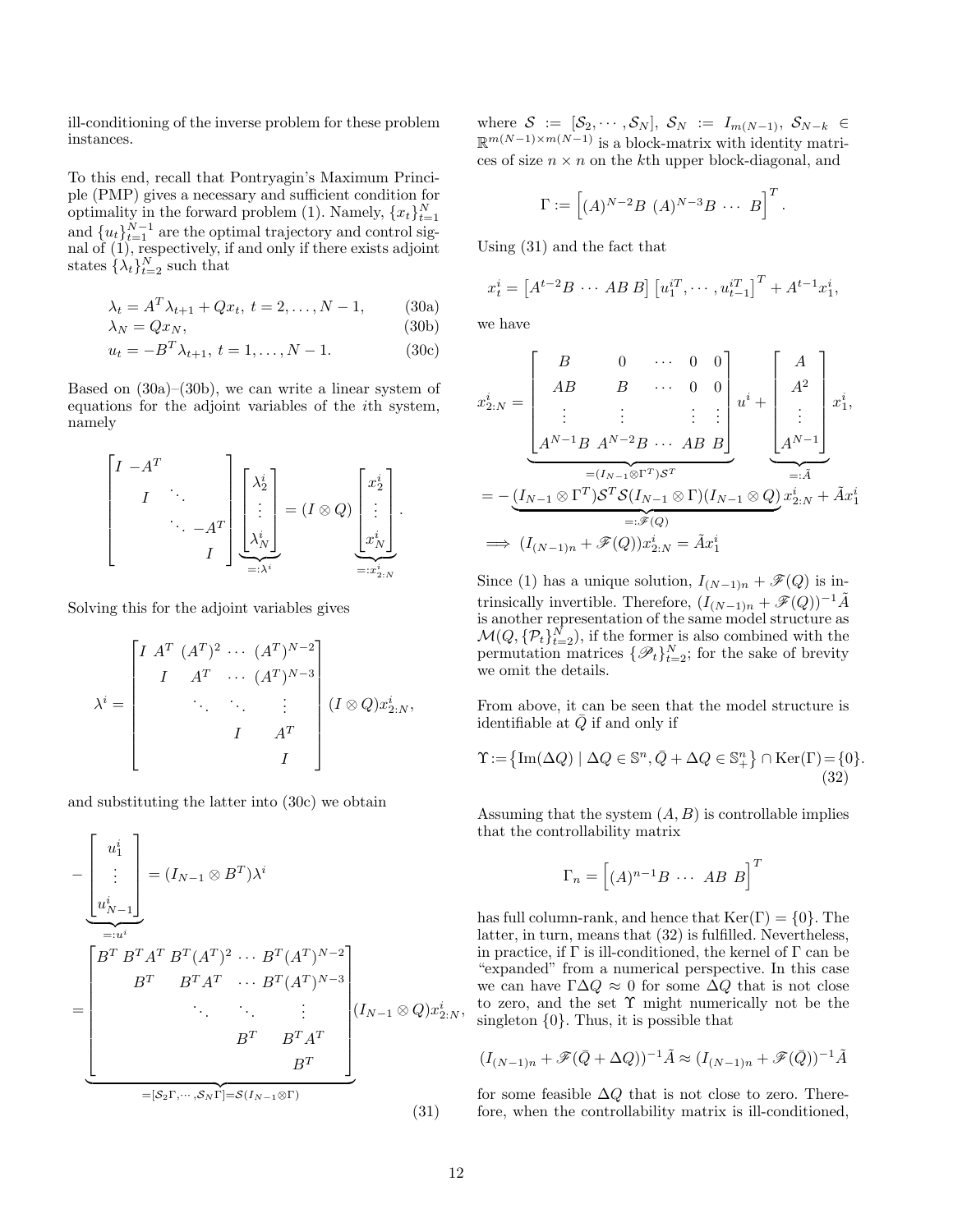we might have very similar models that corresponds to very different  $Q$ 's. In general, we expect that it will be numerically challenging to recover the "true"  $\overline{Q}$  in these settings, regardless of which method is used. However, although it might be numerically difficult to recover  $\overline{Q}$ in these circumstances, the proof of Lemma [3.3](#page-5-1) ensures that the control gains corresponding to  $Q + \Delta Q$  numerically coincides with the "true" control gain, which is sufficient for predicting the systems' behaviors. Finally, a similar argument holds in the case of noisy observations.

#### <span id="page-12-0"></span>6 Numerical experiments and discussions

In this section, we present a number of numerical experiments, performed on a number of different discretetime systems, to illustrate the properties of the proposed algorithm. In particular, the discrete-time systems are all generated by sampling continuous-time systems  $\dot{x} = \hat{A}x + \hat{B}u$  via  $A = e^{\hat{A}\Delta t}$  and  $B = \int_0^{\Delta t} e^{\hat{A}t} dt \hat{B}$ , where the sampling period  $\Delta t = 0.05$ .

All numerical examples are run on a Dell OptiPlex7080 with Intel $(R)$  Core $(TM)$  i7-10700 CPU and 32GB of RAM. The solutions are obtained by implementing the optimization problems in Matlab using YALMIP [\[23\]](#page-15-24) and solving them using MOSEK [\[3\]](#page-14-8).

#### <span id="page-12-1"></span>6.1 Noiseless case

In this experiment, the dimension of the system is set to  $n = 3$ , and  $m = 1$ . More specifically, we randomly generate system matrices  $\hat{A} \in \mathbb{R}^{3 \times 3}$  and  $\hat{B} \in \mathbb{R}^{3 \times 1}$  with entries drawn from a normal distribution with mean value zero and standard deviation one, i.e., with entries drawn from the distribution  $\mathcal{N}(0, 1)$ . These are then sampled to generate discrete-time systems, as described above. Moreover, the "true " $\bar{Q}$  is randomly generated as  $\overline{Q} = GG^T$ , where  $G \in \mathbb{R}^{3 \times 3}$  with entries drawn from  $\mathcal{N}(0,1)$ . We let  $\overline{Q} \in \overline{\mathbb{S}}_+^3(5)$ ; any randomly generated  $Q$  would be discarded if it does not belong to  $\bar{S}_{+}^{3}(5)$  and another random  $\bar{Q}$  would be generated. In this way, 500 random triplets  $(A, B, Q)$  are generated. For each such random triplet, we set the time horizon to  $N = 20$  and generate  $M = 15$  random starting points  $x_1^i$ . The latter are drawn from a uniform distribution on  $[-10, 10] \times [-10, 10] \times [-10, 10]$ . The forward problem [\(1\)](#page-2-1) is solved for each starting point, and the noiseless data is then used to solve the optimization problem in [\(6\)](#page-4-0), except that the cost function is scaled with  $10^{-4}$ in order to give a better numerical scaling for the problem. While this does not change any analytic properties, the obtained optimal solutions were observed to have a smaller relative error in general. The results are presented in Fig. [1](#page-13-0) and Fig. [2.](#page-13-1)

The lower plot in Fig. [1](#page-13-0) illustrates the absolute value of the scaled objective function value at the theoretical

optimal solution  $(\bar{Q}, {\{\bar{P}_t\}})$ , together with the absolute value of the difference between the objective function value at  $(\bar{Q}, {\bar{P}_t})$  and at the solution  $(Q_{est}, {P_{t,est}})$ obtained with the solver. As can be seen, the difference is in general several orders of magnitude smaller than the optimal value of the cost function, despite the fact that the obtained  $Q_{est}$  is sometimes relatively far from  $Q$  (cf. upper plot in Fig. [1\)](#page-13-0). This indicates that the cost function is "flat" in a region around the optimal solution, which makes the "true"  $\overline{Q}$  hard to recover numerically with high accuracy. We believe that this is highly related to the fact that the controllable matrix is very ill-conditioned (the condition numbers of which varies from  $2.899 \times 10^2$  to  $7.439 \times 10^5$ ). Mitigation of this numerical difficulties is left for future work.

Nevertheless, as can be seen from Fig. [2,](#page-13-1) the corresponding control gain and closed loop system matrix are wellrecovered, which serves the purpose of "predicting the system's behaviour". In fact, the latter is in general recovered with better accuracy than the former. This indicates that for certain systems, a larger mismatch in Q can still give small mismatches in the control gains and the closed-loop system matrices. Hence it is harder to identify Q numerically in these cases. Since the control gain and the closed loop system are time-varying, the smallest and largest relative error over all time points are shown in Fig. [2.](#page-13-1)

The fact that the closed-loop system matrix in general seems to be better recovered than  $\overline{Q}$  seems to indicate that the "flatness" of the cost function for certain problem instances is (at least partly) related to the discussion in Section [5.](#page-10-0) Namely, that for certain problem instances, substantially different  $Q$ 's can give rise to very similar closed-loop system matrices.

#### <span id="page-12-2"></span>6.2 Noisy case

Next, we illustrate the statistically consistency of the method. This is done on a dynamical system which does not have a numerically ill-conditioned controllability Gramian. More specifically, the continuous-time dynamics is given by

$$
\hat{A} = \begin{bmatrix} 0 & 0 \\ 0 & 0 \end{bmatrix}, \qquad \hat{B} = \begin{bmatrix} 1 & 0 \\ 0 & 1 \end{bmatrix},
$$

which is the kinematic dynamics of a point mass that moves on a two-dimensional plane. In fact, the condition number of the controllability Gramian for this dynamical system is 1. Moreover, for any  $\overline{Q} \succ 0$ , this is a model for the simplified setting of "non-interacting" individuals moving towards a common goal at the origin. We intend to extend this to interacting individuals in the future.

The " true"  $\overline{Q}$  is generated as described in Section [6.1,](#page-12-1) and we set the time horizon to  $N = 20$ . We then gener-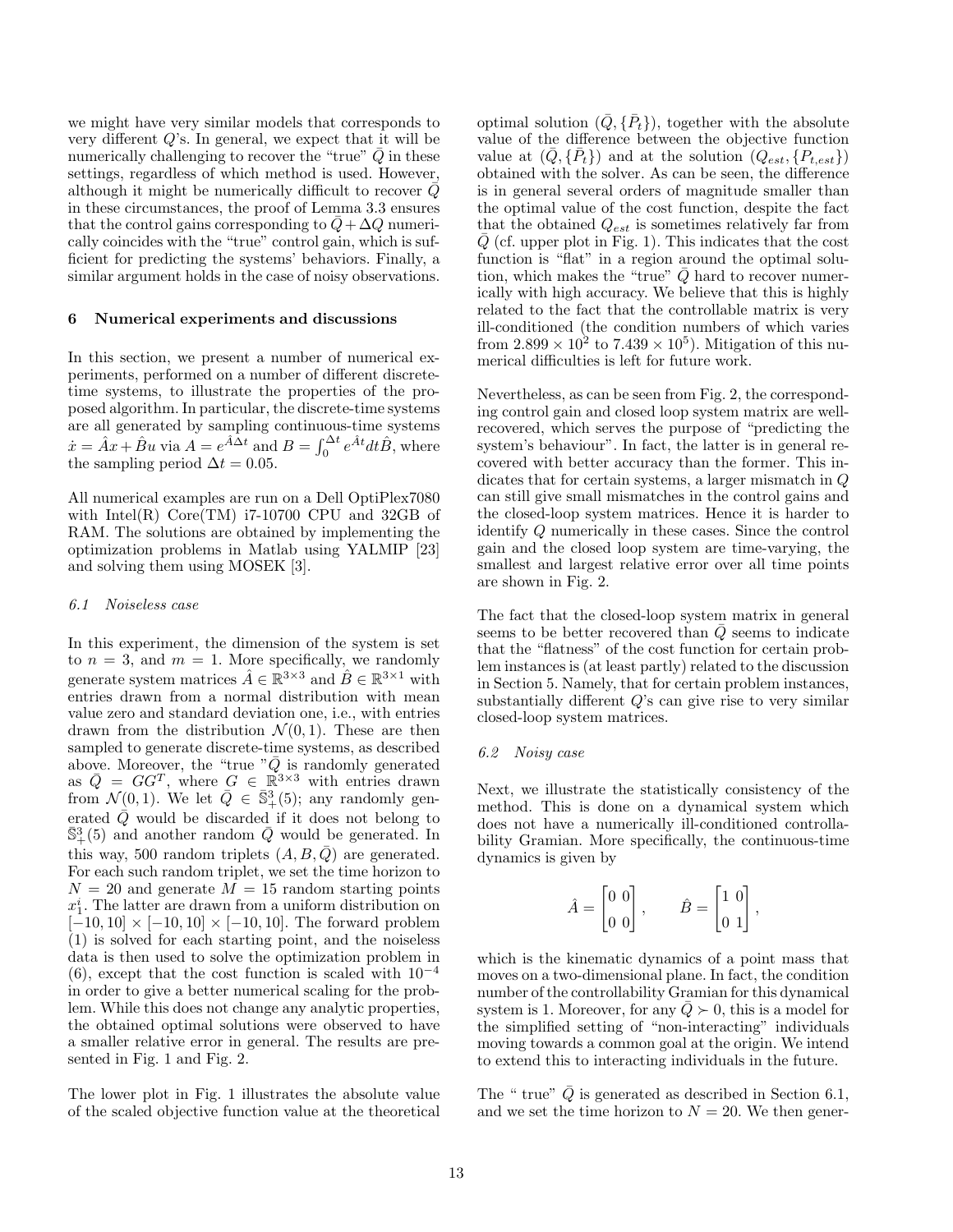<span id="page-13-0"></span>

Fig. 1. The upper plots shows a (normalized) histogram of the relative error in the estimate  $Q_{est}$  obtained with noiseless data, as described in Section [6.1.](#page-12-1) The lower plots shows the absolute value of the (scaled) gobally optimal objective function value, as well as absolute value of the difference between the globally optimal objective function value and the objective function value in the obtained estimate.

ate  $M = 4 + 10(k - 1)$  random starting points  $x_1^i$ , drawn from a uniform distribution supported on  $[-10, 10] \times$  $[-10, 10] \times [-10, 10]$ , for  $k = 1, ..., 500$ . For each system, the forward problem [\(1\)](#page-2-1) is solved, and noise is added on the obtained optimal states (including the initial state). The additive noise is drawn from a multivariate zero-mean normal distribution with covariances matrix drawn from a Wishart distribution of degree 2, i.e., with same number of degrees of freedom as the dimension of the state space. The Wishart distribution has a random covariance generated as  $0.02GG^T$ , where each element in  $G \in \mathbb{R}^{2 \times 2}$  was drawn from  $\mathcal{N}(0, 1)$ . In total, this gives 500 noisy data sets with a varying number of systems, for a fixed triplet  $(A, B, Q)$ . Moreover, the signal-to-noise ratio (SNR) in the data sets varies between [2](#page-13-2)7.8035 and 32.1798  $\acute{d}B$ .<sup>2</sup> For each data set, the problem [\(27\)](#page-9-0) is solved, using the corresponding cost function  $H_{S}^{(\mathbf{Y},M)}$  $\sum_{S}^{(Y, M)}(Q, \{P_t\})|_{Y=Y}$ . The results are shown in Fig. [3](#page-14-9) and Fig. [4.](#page-14-10)

<span id="page-13-1"></span>

Fig. 2. Histograms (normalized) of the relative error in the estimates of the closed-loop system matrix  $A_{cl}(t, Q_{est})$  and the gain  $K_t$ , obtained from noiseless data as described in Section [6.1.](#page-12-1) Since the quantities are time-varying, the largest and smallest relative errors are shown.

Fig. [3](#page-14-9) and the upper plot in Fig. [4](#page-14-10) show the relative error of obtained estimates  $Q_{est}$ ,  $K_t$ , and  $A_{cl}(t, Q_{est})$ . As in the previous example, since the control gain and the closed loop system are time-varying, the smallest and largest relative error over all time points are shown. Moreover, the thick dashed lines are averages calculated over a sliding window of length 31, centered around the corresponding point. [3](#page-13-3) From this "trend lines" it can be observed that the error in general decreases with increasing  $M$ , in line with the statistical consistency of the estimate as proved in Theorem [4.1.](#page-10-2) Although the decreasing trend line seems to "flatten out" as  $M$  increases, this is a visual effect that disappears if the same experiment is run with larger values of M.

Finally, from the lower plot in Fig. [4](#page-14-10) we see that, as expected from Remark [3.3,](#page-7-6) the time to solve the corresponding optimization problem does note scale with the number of systems  $M$ .<sup>[4](#page-13-4)</sup>

<span id="page-13-2"></span><sup>2</sup> The SNR in a data set is computed as the mean of the SNR for all trajectories in that data set, where the SNR of a trajectory is computed as the sum of the squared norm of all states divided by the sum of the squared norm of all noise realizations.

<span id="page-13-3"></span><sup>&</sup>lt;sup>3</sup> Observe that this means that for data sets  $k = 1, \ldots, 15$ . the average is computed over the index set  $\{1, \ldots, k+15\}$ , and thus over a shorter window. An analogous observation holds for  $k = 485, ..., 500$ .

<span id="page-13-4"></span><sup>&</sup>lt;sup>4</sup> The solving times are returned by YALMIP.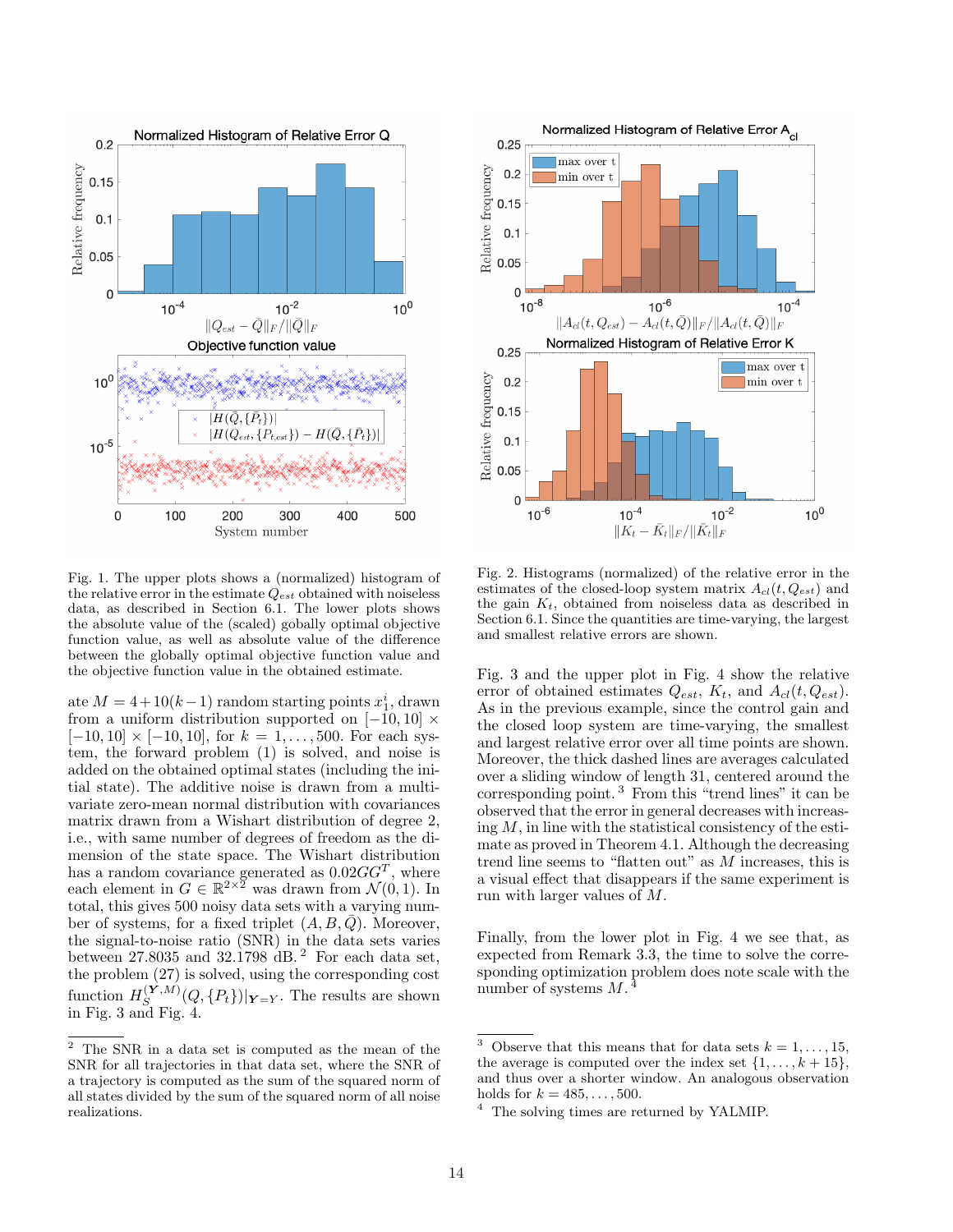<span id="page-14-9"></span>

Fig. 3. Relative error of the control gains and closed-loop system matrices as a function of the number of systems M. The estimates are obtained using noisy data, as described in Section [6.2,](#page-12-2) and the dotted lines are averages over a sliding window of length 31. Since the quantities are time-varying, only the largest and smallest relative errors are shown.

<span id="page-14-10"></span>

Fig. 4. The upper plot shows the relative error of  $Q$ , akin to the relative errors in Fig. [3.](#page-14-9) Moreover, the lower plot shows the time it took (in seconds) to solve the corresponding optimization problem.

#### <span id="page-14-7"></span>7 Conclusions

In this work we have considered the linear-quadratic inverse optimal control problem in discrete time and with finite time horizon, but where the observed systems are indistinguishable. In the case of exact measurements of the states, we show that the true parameter  $Q$  can be recovered as the unique globally optimal solution to a semidefinite programming problem. Moreover, the size of this convex optimization problem is independent of the number of systems observed, and the formulation is thus suitable also for scenarios with a large number of systems. Furthermore, in the case of noisy state observations the optimization problem is modified, and a statistically consistent estimator is obtained as the unique globally optimal solution to another semidefinite programming problem. However, from numerical simulations it seems that that for certain problem instances the cost functions in both semidefinite programs are relatively flat around the globally optimal solutions, and hence accurate estimates of the parameters are difficult to recover. Nevertheless, estimates of the time-varying control gains and closed-loop system matrices are obtained with higher accuracy. An analysis of numerical ill-conditioning of the problem seem to suggest that this could be linked to the fact that for certain problem instances, different Q's can give rise to similar close-loop system behaviour. An important open question is therefore if and how the numerical conditioning of the estimators can be improved.

#### Acknowledgments

The authors would like thank the reviewers for comments that helped improve the article.

## References

- <span id="page-14-0"></span>[1] R. McNeill Alexander. Optima for animals. Princeton University Press, Princeton, NJ, 1996.
- <span id="page-14-5"></span>[2] Brian D O Anderson and John B Moore. Optimal control: linear quadratic methods. Dover publications, Mineola, NY, 2007.
- <span id="page-14-8"></span>[3] MOSEK ApS. The MOSEK optimization toolbox for MATLAB manual. Version 9.0., 2019.
- <span id="page-14-3"></span>[4] Anil Aswani, Zuo-Jun Shen, and Auyon Siddiq. Inverse optimization with noisy data. Operations Research, 66(3):870–892, 2018.
- <span id="page-14-1"></span>[5] Bastien Berret, Enrico Chiovetto, Francesco Nori, and Thierry Pozzo. Evidence for composite cost functions in arm movement planning: an inverse optimal control approach. PLoS computational biol $ogy, 7(10):e1002183, 2011.$
- <span id="page-14-6"></span>[6] Stephen Boyd, Laurent El Ghaoui, Eric Feron, and Venkataramanan Balakrishnan. Linear matrix inequalities in system and control theory. SIAM, Philadelphia, PA, 1994.
- <span id="page-14-2"></span>[7] Chelsea Finn, Sergey Levine, and Pieter Abbeel. Guided cost learning: Deep inverse optimal control via policy optimization. In International conference on machine learning, pages 49–58. PMLR, 2016.
- <span id="page-14-4"></span>[8] David Fridovich-Keil, Ellis Ratner, Lasse Peters, Anca D Dragan, and Claire J Tomlin. Efficient it-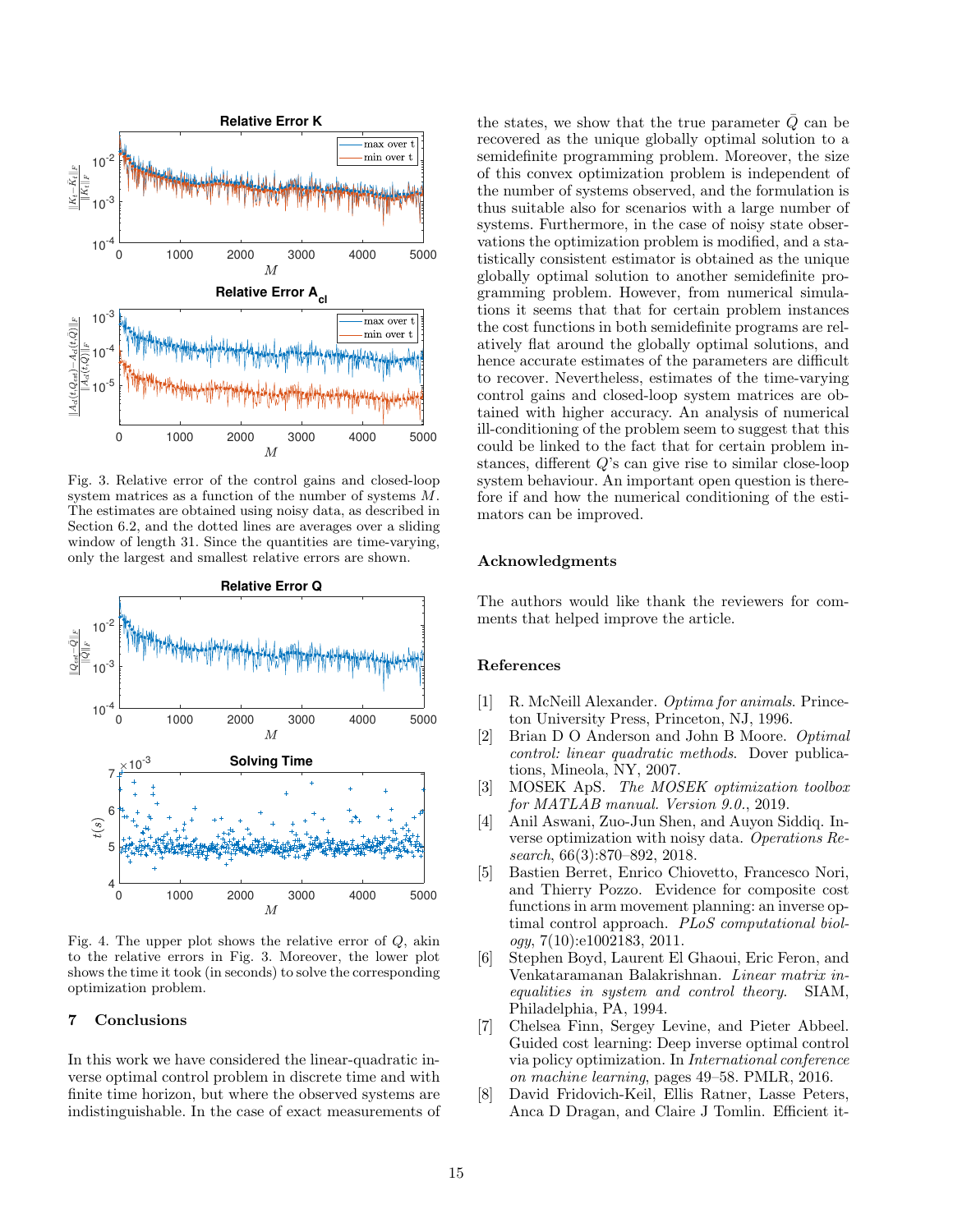erative linear-quadratic approximations for nonlinear multi-player general-sum differential games. In 2020 IEEE International Conference on Robotics and Automation (ICRA), pages 1475–1481. IEEE, 2020.

- <span id="page-15-17"></span>[9] Kathrin Hatz, Johannes P Schloder, and Hans Georg Bock. Estimating parameters in optimal control problems. SIAM Journal on Scientific Computing, 34(3):A1707–A1728, 2012.
- <span id="page-15-23"></span>[10] Roger A. Horn and Charles R. Johnson. Topics in matrix analysis. Cambridge University Press, New York, NY, 1994.
- <span id="page-15-21"></span>[11] Roger A. Horn and Charles R. Johnson. Matrix analysis. Cambridge university press, New York, NY, 2013.
- <span id="page-15-25"></span>[12] Robert I Jennrich. Asymptotic properties of nonlinear least squares estimators. The Annals of Mathematical Statistics, 40(2):633–643, 1969.
- <span id="page-15-11"></span>[13] Xuewu Ji, Kaiming Yang, Xiaoxiang Na, Chen Lv, Yulong Liu, and Yahui Liu. Feedback game-based shared control scheme design for emergency collision avoidance: a fuzzy-linear quadratic regulator approach. Journal of Dynamic Systems, Measurement, and Control, 141(8), 2019.
- <span id="page-15-4"></span>[14] Wanxin Jin, Dana Kulić, Jonathan Feng-Shun Lin, Shaoshuai Mou, and Sandra Hirche. Inverse optimal control for multiphase cost functions. IEEE Transactions on Robotics, 35(6):1387–1398, 2019.
- <span id="page-15-27"></span>[15] Olav Kallenberg. Foundations of modern probability. Springer, 1997.
- <span id="page-15-0"></span>[16] Rudolf E. Kalman. When is a linear control system optimal? Journal of Basic Engineering, 86(1):51– 60, 1964.
- <span id="page-15-16"></span>[17] Arezou Keshavarz, Yang Wang, and Stephen Boyd. Imputing a convex objective function. In 2011 IEEE international symposium on intelligent control, pages 613–619. IEEE, 2011.
- <span id="page-15-7"></span>[18] Florian Köpf, Jairo Inga, Simon Rothfuß, Michael Flad, and Sören Hohmann. Inverse reinforcement learning for identification in linear-quadratic dynamic games. IFAC-PapersOnLine, 50(1):14902-14908, 2017.
- <span id="page-15-13"></span>[19] Yibei Li, Yu Yao, and Xiaoming Hu. Continuoustime inverse quadratic optimal control problem. Automatica, 117:108977, 2020.
- <span id="page-15-14"></span>[20] Yibei Li, Han Zhang, Yu Yao, and Xiaoming Hu. A convex optimization approach to inverse optimal control. In 2018 37th Chinese Control Conference  $(CCC)$ , pages 257–262. IEEE, 2018.
- <span id="page-15-1"></span>[21] Lennart Ljung. System Identification (2nd Ed.): Theory for the User. Prentice Hall PTR, USA, 1999.
- <span id="page-15-22"></span>[22] Lennart Ljung and Tianshi Chen. Convexity issues in system identification. In 2013 10th IEEE International Conference on Control and Automation  $(ICCA)$ , pages 1–9, 2013.
- <span id="page-15-24"></span>[23] Johan Lofberg. YALMIP: A toolbox for modeling and optimization in MATLAB. In 2004 IEEE international conference on robotics and automation (IEEE Cat. No. 04CH37508), pages 284–289. IEEE,

2004.

- <span id="page-15-5"></span>[24] Marcel Menner, Peter Worsnop, and Melanie N. Zeilinger. Constrained inverse optimal control with application to a human manipulation task. IEEE Transactions on Control Systems Technology, 29(2):826–834, 2021.
- <span id="page-15-8"></span>[25] Timothy L Molloy, Jason J Ford, and Tristan Perez. Finite-horizon inverse optimal control for discretetime nonlinear systems. Automatica, 87:442–446, 2018.
- <span id="page-15-18"></span>[26] Timothy L Molloy, Jason J Ford, and Tristan Perez. Online inverse optimal control for controlconstrained discrete-time systems on finite and infinite horizons. Automatica, 120:109109, 2020.
- <span id="page-15-3"></span>[27] Katja Mombaur, Anh Truong, and Jean-Paul Laumond. From human to humanoid locomotion – an inverse optimal control approach. Autonomous robots, 28(3):369–383, 2010.
- <span id="page-15-19"></span>[28] Edouard Pauwels, Didier Henrion, and Jean-Bernard Lasserre. Linear conic optimization for inverse optimal control. SIAM Journal on Control and Optimization, 54(3):1798–1825, 2016.
- <span id="page-15-15"></span>[29] M Cody Priess, Richard Conway, Jongeun Choi, John M Popovich, and Clark Radcliffe. Solutions to the inverse LQR problem with application to biological systems analysis. IEEE Transactions on control systems technology, 23(2):770–777, 2014.
- <span id="page-15-20"></span>[30] Jérémy Rouot and Jean-Bernard Lasserre. On inverse optimal control via polynomial optimization. In 2017 IEEE 56th Annual Conference on Decision and Control (CDC), pages 721–726. IEEE, 2017.
- <span id="page-15-12"></span>[31] Noureddine Toumi, Roland Malhamé, and Jerome Le Ny. A tractable mean field game model for the analysis of crowd evacuation dynamics. In 2020 59th IEEE Conference on Decision and Control (CDC), pages 1020–1025. IEEE, 2020.
- <span id="page-15-6"></span>[32] Nikolaos Tsiantis, Eva Balsa-Canto, and Julio R Banga. Optimality and identification of dynamic models in systems biology: an inverse optimal control framework. Bioinformatics, 34(14):2433–2440, 2018.
- <span id="page-15-26"></span>[33] Adrianus W. van der Vaart. Asymptotic statistics. Cambridge university press, Cambridge, United Kingdom, 1998.
- <span id="page-15-2"></span>[34] Kevin Westermann, Jonathan Feng-Shun Lin, and Dana Kulić. Inverse optimal control with timevarying objectives: application to human jumping movement analysis. Scientific reports,  $10(1):1-15$ , 2020.
- <span id="page-15-9"></span>[35] Chengpu Yu, Yao Li, Hao Fang, and Jie Chen. System identification approach for inverse optimal control of finite-horizon linear quadratic regulators. Automatica, 129:109636, 2021.
- [36] Han Zhang, Yibei Li, and Xiaoming Hu. Inverse optimal control for finite-horizon discrete-time linear quadratic regulator under noisy output. In 2019 IEEE 58th Conference on Decision and Control (CDC), pages 6663–6668. IEEE, 2019.
- <span id="page-15-10"></span>[37] Han Zhang, Jack Umenberger, and Xiaoming Hu.